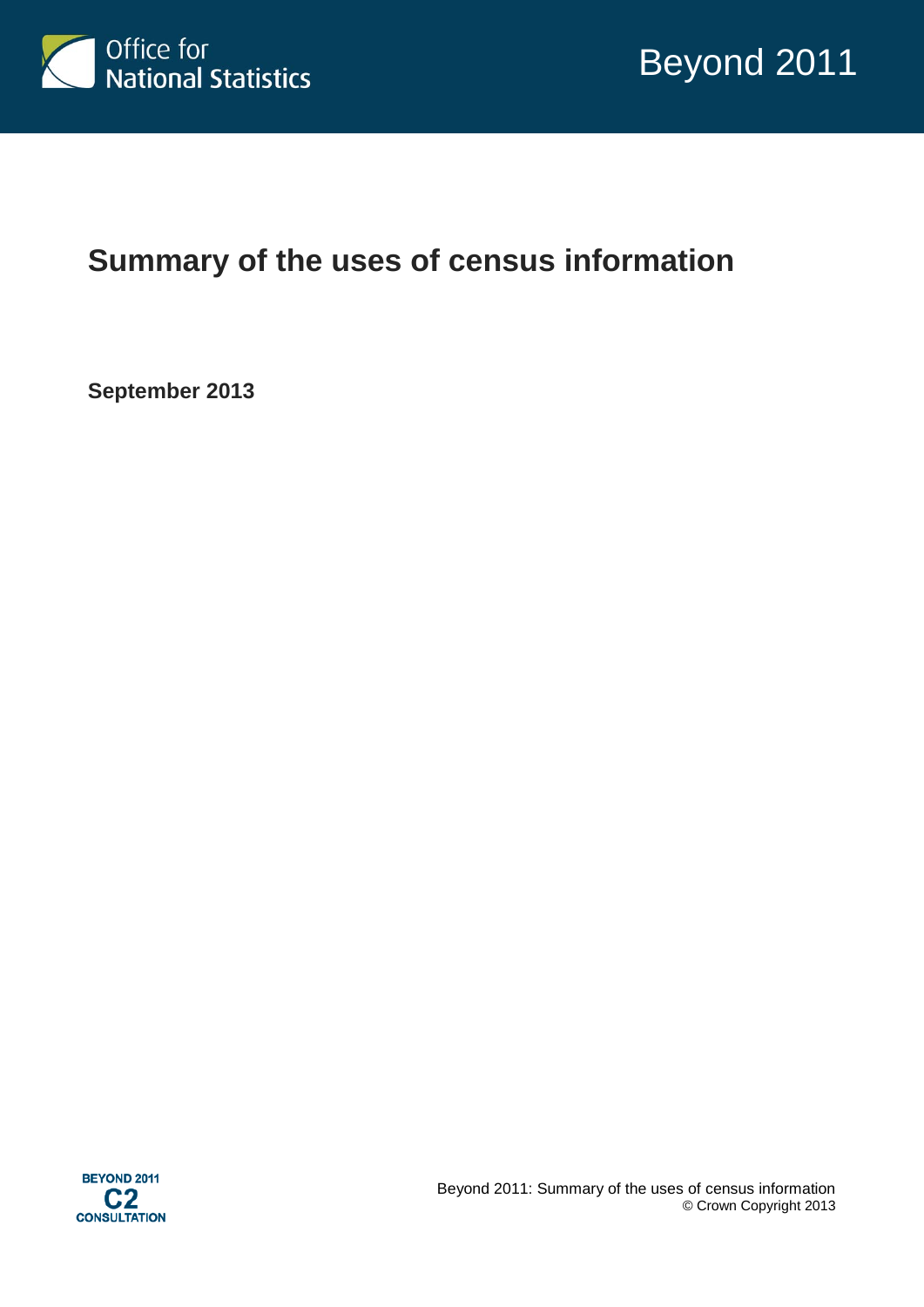

# **Contents**

| 2.1  | <b>Central government</b> |                                           |  |
|------|---------------------------|-------------------------------------------|--|
| 2.2  | <b>Welsh Government</b>   |                                           |  |
| 2.3  | <b>Local government</b>   |                                           |  |
| 2.4  | <b>Commercial sector</b>  |                                           |  |
| 2.5  |                           |                                           |  |
| 2.6  |                           |                                           |  |
| 2.7  |                           | Third sector (charities and voluntary) 19 |  |
| 2.8  |                           |                                           |  |
| 2.9  | <b>European Union</b>     |                                           |  |
| 2.10 |                           |                                           |  |
| 2.11 | <b>Utilities</b>          |                                           |  |
| 2.12 | <b>Housing sector</b>     |                                           |  |
| 2.13 |                           |                                           |  |
| 2.14 |                           |                                           |  |

## **3. Next steps**

| <b>Appendix A: Glossary</b> |                              |  |
|-----------------------------|------------------------------|--|
|                             |                              |  |
|                             | who we have consulted so far |  |

## **About this document**

This paper summarises the uses of census information. It is one of a series of reports that support a public consultation by ONS on the census and the future provision of population statistics in England and Wales.

Other reports accompanying this are:

- **C1** [The census and future provision of population statistics in England and Wales](http://ons.gov.uk/ons/about-ons/get-involved/consultations/consultations/beyond-2011-consultation/beyond-2011-consultation-doc-c1.pdf)  [Public consultation,](http://ons.gov.uk/ons/about-ons/get-involved/consultations/consultations/beyond-2011-consultation/beyond-2011-consultation-doc-c1.pdf) September 2013
- **C3**  [Summary of the benefits of census information, September 2013.](http://ons.gov.uk/ons/about-ons/get-involved/consultations/consultations/beyond-2011-consultation/beyond-2011-consultation-doc-c3.pdf)

## **For more information**

Go to [www.ons.gov.uk](http://www.ons.gov.uk/) and search on Beyond 2011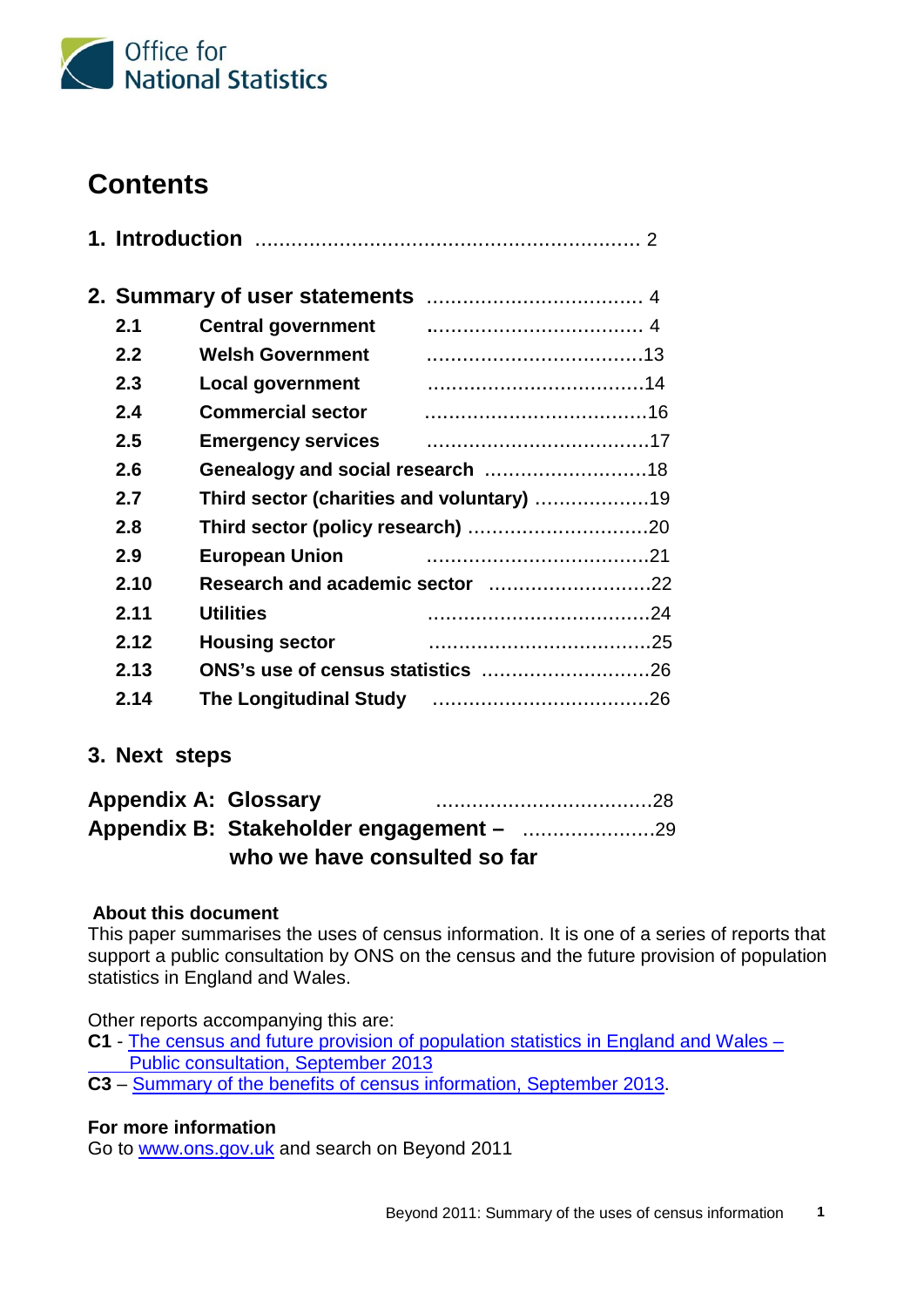

Email us at **beyond2011@ons.gov.uk**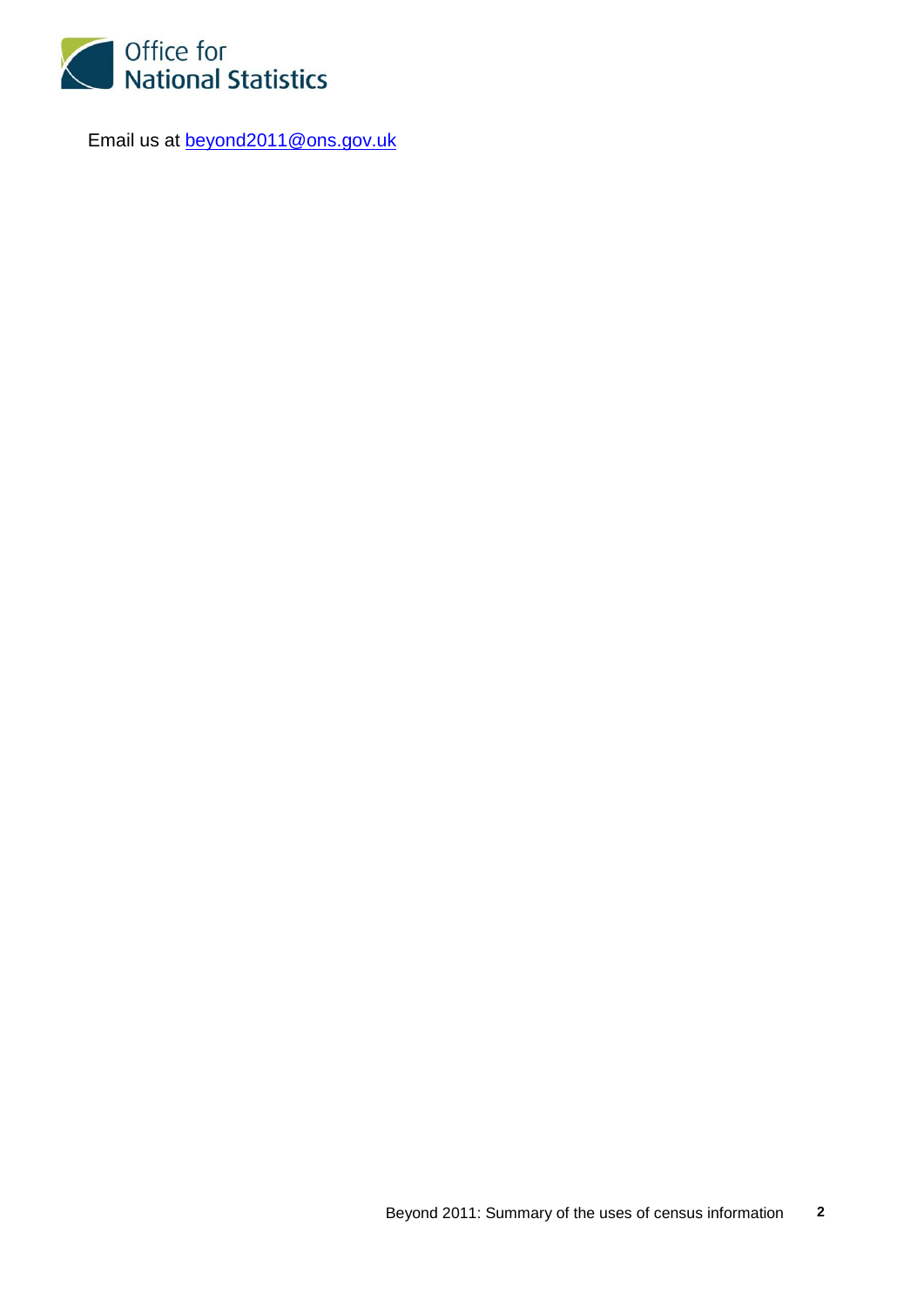

# **1. Introduction**

This paper provides a high-level summary of users' ongoing requirements for census information.

The Office for National Statistics (ONS) has been working to understand the requirements of our users in England and Wales, to determine what information is needed. In particular, we have identified specific topics and geographic levels that are required, and the ways in which the statistics are used to support organisations' activities. We have recorded the requirements of different sectors in a series of 'User statements, and these are summarised in this document.

Research is ongoing and we would be pleased to receive further information – **particularly from organisations or agencies not already covered in this paper.** In particular, we are interested in your requirements for statistics for small geographic areas (below local authorities), and the types of cross-tabulations used.

Please note that the following statements are a condensed overview of the detailed requirements that users have given to us.

| <b>Central Government departments</b> | Statements prepared through research and<br>discussion with nominated departmental<br>representatives. Summary statements used<br>in this report have been submitted for<br>comment to relevant departments, and<br>comments received have been taken into<br>account. |
|---------------------------------------|------------------------------------------------------------------------------------------------------------------------------------------------------------------------------------------------------------------------------------------------------------------------|
| <b>Welsh Government</b>               | Statement prepared through meetings and<br>correspondence with Welsh Government.                                                                                                                                                                                       |
| Local government                      | Statements developed through local<br>authority experts, workshops, presentations,<br>correspondence as detailed in Appendix B.<br>Statements were also published on our<br>website for comment and on StatsUserNet in<br>June 2013.                                   |
| Commercial                            | Statement drafted and cleared following<br>discussions with the Demographics User<br>Group (DUG)                                                                                                                                                                       |

## **How the summaries in this paper were developed**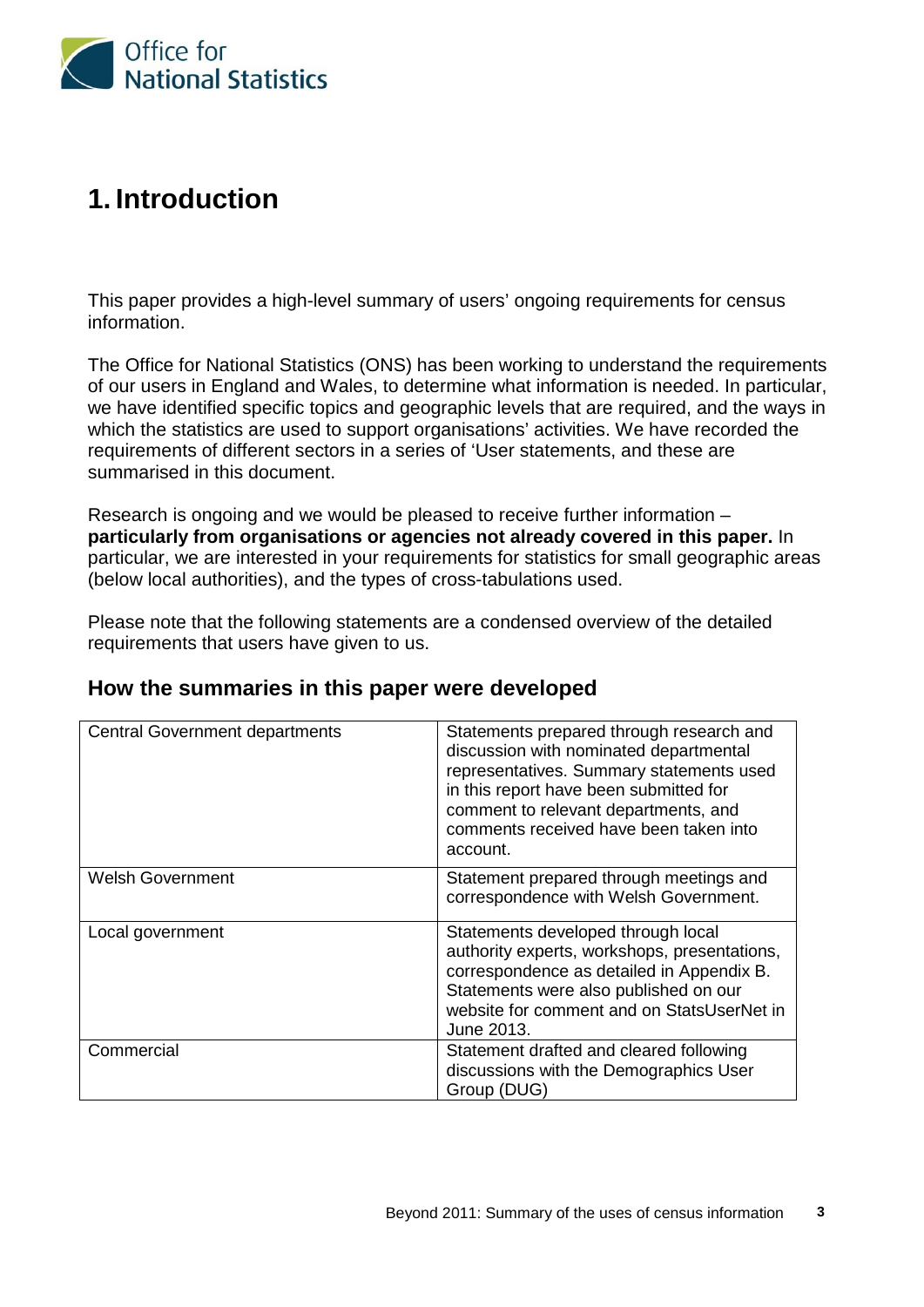

# **How the summaries in this paper were developed -** *continued*

| <b>Emergency services</b>                                     | Statement drafted through research and<br>correspondence.                                                                                                                                                                                                                                                                                                                                                                                   |
|---------------------------------------------------------------|---------------------------------------------------------------------------------------------------------------------------------------------------------------------------------------------------------------------------------------------------------------------------------------------------------------------------------------------------------------------------------------------------------------------------------------------|
| Genealogy                                                     | Draft statement discussed with The National<br>Archives and our Genealogy Advisory Group.<br>Statement also published on our website for<br>comment and StatsUserNet in August 2013.                                                                                                                                                                                                                                                        |
| Third sector (charities and voluntary)                        | Statement drafted through research and<br>presentations at voluntary sector event held at<br>Royal Statistical Society in June 2013.<br>Statement was also published on our website<br>for comment and on StatsUserNet in June<br>2013. An article asking specific questions was<br>placed in the Small Charities Coalition<br>Newsletter and on RSS E News. Further<br>expert contacts were identified and their<br>comments incorporated. |
| Third sector (policy research)                                | Statement drafted through desk research.<br>Further engagement planned with this sector.                                                                                                                                                                                                                                                                                                                                                    |
| Eurostat<br>(The Statistical Office of the European<br>Union) | Statement drafted and cleared by internal<br>Eurostat liaison lead and sent to Eurostat for<br>comment.                                                                                                                                                                                                                                                                                                                                     |
| Research and academic sector                                  | Statement drafted through research and<br>correspondence.                                                                                                                                                                                                                                                                                                                                                                                   |
| Utility companies (gas, electricity, etc)                     | Statement drafted through research and<br>correspondence, drawing on contacts<br>supplied through the DUG.                                                                                                                                                                                                                                                                                                                                  |
| Housing sector                                                | Statement drafted through research and<br>correspondence.                                                                                                                                                                                                                                                                                                                                                                                   |
| <b>Internal ONS</b>                                           | Statements drafted in discussion with internal<br>departments.                                                                                                                                                                                                                                                                                                                                                                              |
| <b>Longitudinal Study</b>                                     | Statement drafted through research and<br>correspondence.                                                                                                                                                                                                                                                                                                                                                                                   |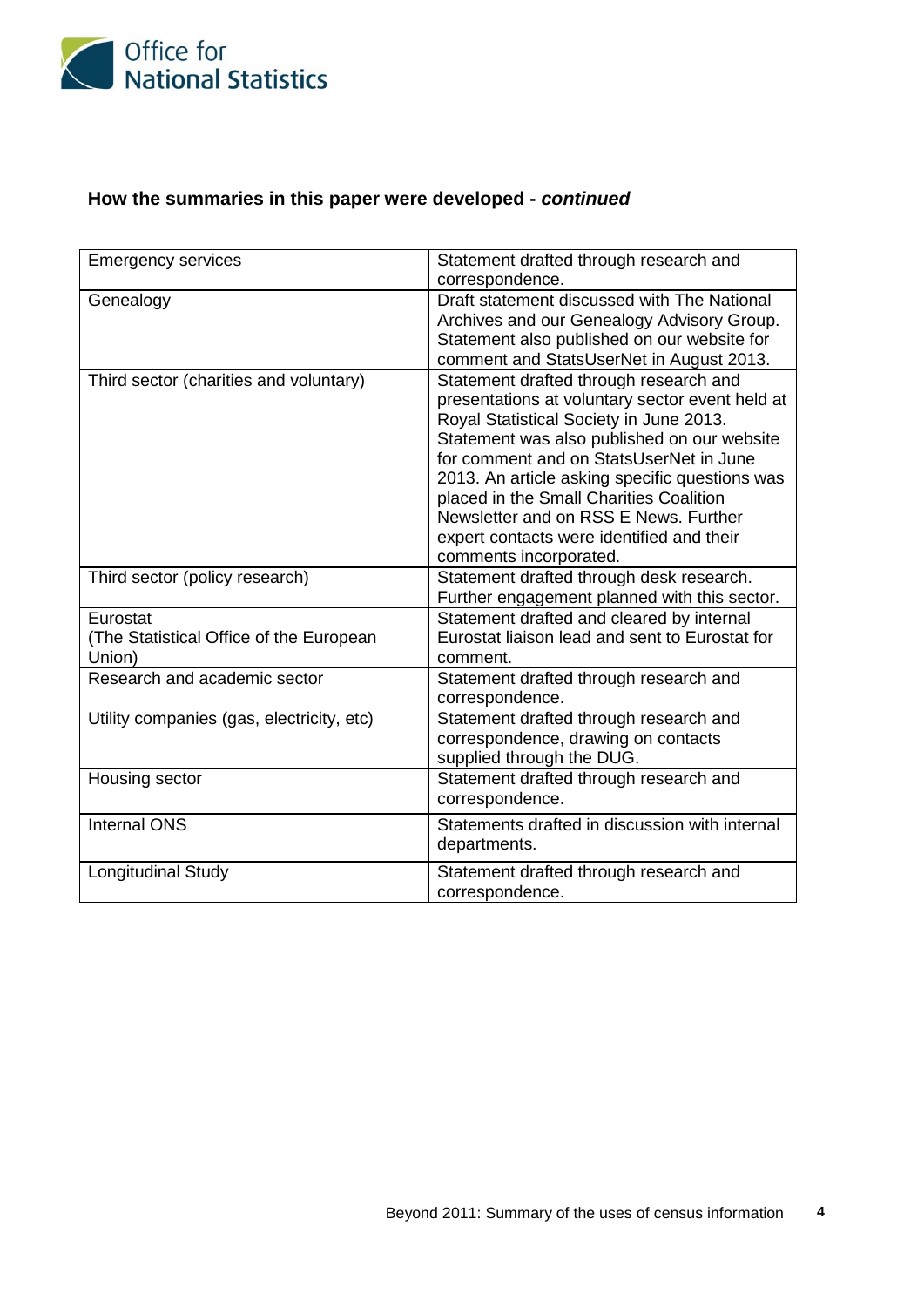

# **2. Summary of user statements**

# **2.1 Central government**

## **Central government departments**

Department for Communities and Local Government (DCLG) Department for Business, Innovation & Skills (BIS) Department for Education (DfE) Department for Transport (DfT) Department for Work and Pensions (DWP) Home Office Ministry of Justice (MOJ) Department of Energy and Climate Change (DECC) Department for the Environment, Food and Rural Affairs (DEFRA) Department for Health and the Health and Social Care Information Centre Bank of England HM Treasury (HMT) HM Revenue and Customs (HMRC) Department for Culture, Media and Sport (DCMS)

The following pages describe how central government uses census data, by department.

# **Department for Communities and Local Government**

DCLG works to move decision-making power from central government to local councils; help put communities in charge of planning; and encourage regeneration and local economic growth.

Census data, mid-year population estimates and other household estimates are used in the following areas:

- **Resource allocation** the allocation of funding to local authorities through the Local Government Finance Settlement as well as the calculation of a range of other special grants.
- **Policy development/monitoring/review** the formulation of strategies such as the National Strategy for Housing in an Ageing Society, development of policies (eg National Planning Policy Framework), programmes and plans, including those associated with encouraging regeneration, economic growth and risk management for fire and rescue authorities. In addition to supporting informed decision making the data are used to evaluate the effectiveness of specific interventions such as the success of equal opportunities policies.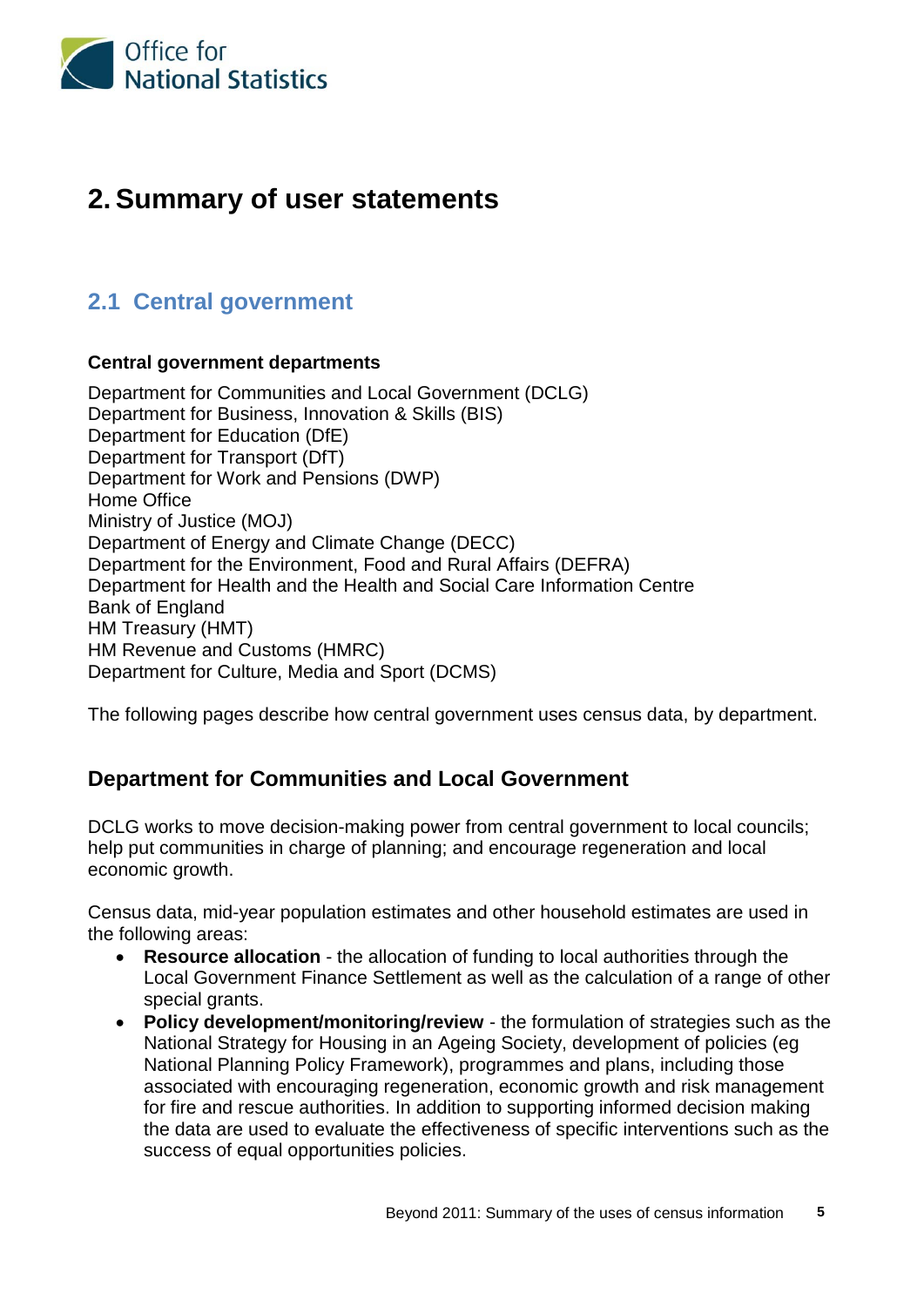

- **Service planning and delivery** understanding of area needs and characteristics which support the design of appropriate responses and targeting of specific interventions. These include ensuring that housing needs are being met and that all groups have access to suitable accommodation, as well as tackling deprivation, improving community integration and encouraging local participation.
- **Research and analysis** social and public policy research, the modelling of policy impacts and calculation of key statistics (eg denominators for the proportion of households who are homeless). In addition census variables are used as direct inputs to the Indices of Deprivation which inform projects across government. Census and population data underpin the methodology of the English Housing Survey which supports much of the department's housing related work as well as the derivation of urban/rural classifications.

### **Data requirements**

DCLG uses a great deal of census data. Population estimates at local authority level are critical for funding allocation and policy review, but data at small area level are required for policy research and development in several areas of the department.

## **Department for Business, Innovation & Skills**

BIS supports economic growth, invests in skills and education to promote trade, boost innovation and help people to start and grow a business. It also works to protect consumers and reduce the impact of regulation.

Census, population and survey data are used for:

- **Policy development**  a strong evidence base is vital for the Government's economic strategy most notably plans to achieve sustainable and balanced growth that is evenly distributed across the country. The department is coordinating work associated with the determination of new Assisted Areas. Census data underpin many of the criteria or suggested metrics (eg employment, qualifications and migration) that will be used to identify and prioritise areas. Moreover, in accordance with EU guidance, data for wards will be the building blocks for some of this work. Data on socio-economic status from the census and surveys such as the Labour Force Survey support work designed to create a more educated workforce, extend participation and ensure that support is targeted appropriately.
- **Research and analysis**  the department's extensive programme of research is designed to provide the insights and evidence base to support the Government's growth agenda. For example, detailed work undertaken by the Spatial Economics Research Centre provides the basis for understanding disparities in economic prosperity at all spatial levels (including regional, city region, local and neighbourhood levels). In addition, census data are the basis for the derivation of the mid-year population estimates and for weighting and grossing surveys such as the Labour Force Survey which are used to calculate measures such as higher education participation rates, provide regional economic performance indicators as well as information on employment, skills and travel to work.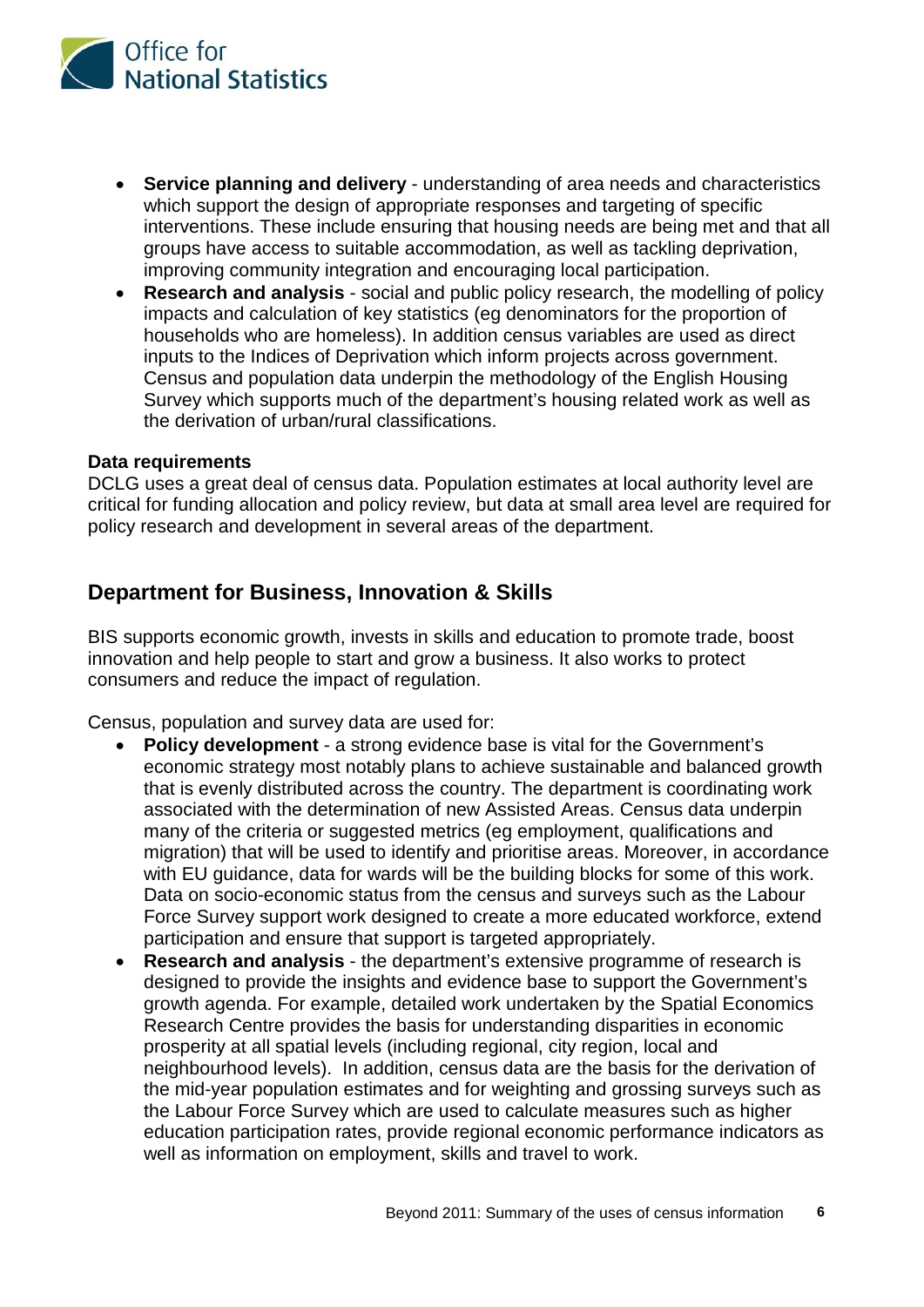

## **Data requirements**

A range of population estimates data, from national to neighbourhood level, are critical to understanding change.

# **Department for Education**

The DfE is responsible for education and children's services in England and is working to drive up standards, ensuring that all children and young people can succeed, and support families on low incomes.

Census and related population data are used for:

- **Resource allocation**  both capital and resource expenditure, including bids for investment in new schools as well as spending on improving the condition of existing buildings, making special provision for 2- and 3-year-olds and supporting economically disadvantaged young people aged 16 to 19.
- **Policy development**  informing decision making and planning as well as monitoring the impact and progress of key policies (eg the Ten Year Strategy for Childcare). At the same time these data enable the department to better understand the issues affecting attainment, participation and social mobility and to target interventions more effectively.
- **Research and analysis**  uses cover research design and the evaluation of outcomes, including the identification of test or pilot areas, comparative analysis and the interpretation of results. In addition, the information provides inputs to the analytical models which underpin essential work on pupil projections and post-16 participation.

The department relies directly or indirectly on census data to provide denominators for the derivation of indicators (eg take-up rates for free early education and the proportion of children in need). Other analyses depend on the availability of survey data or specific products such as area classifications or the Indices of Deprivation, which in turn depend directly or indirectly on data from the census.

### **Data requirements**

Key requirements are for data at national and local authority level.

## **Department for Transport**

The DFT provides a modern, efficient transport infrastructure that is essential for economic growth, well-being and quality of life. Economic and statistical analysis, appraisal, evaluation, modelling and research are integral to the work of the department.

Census and related population data are vital for:

• **Resource allocation/funding** - appraisal and decision making processes including the assessment of social and distributional impacts for funding transport schemes and major infrastructure investment as well as the allocation of resources via the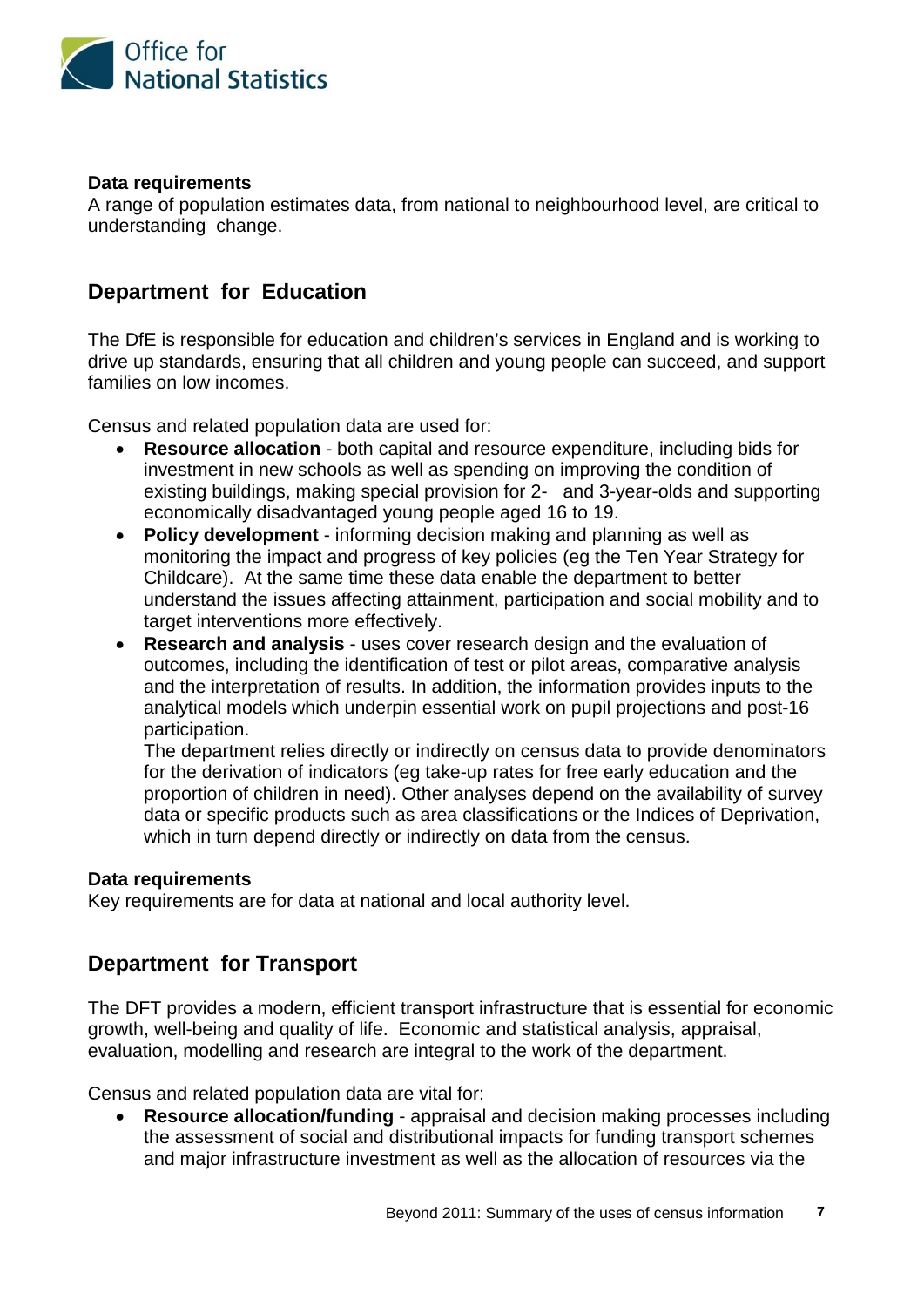

Integrated Transport block grant.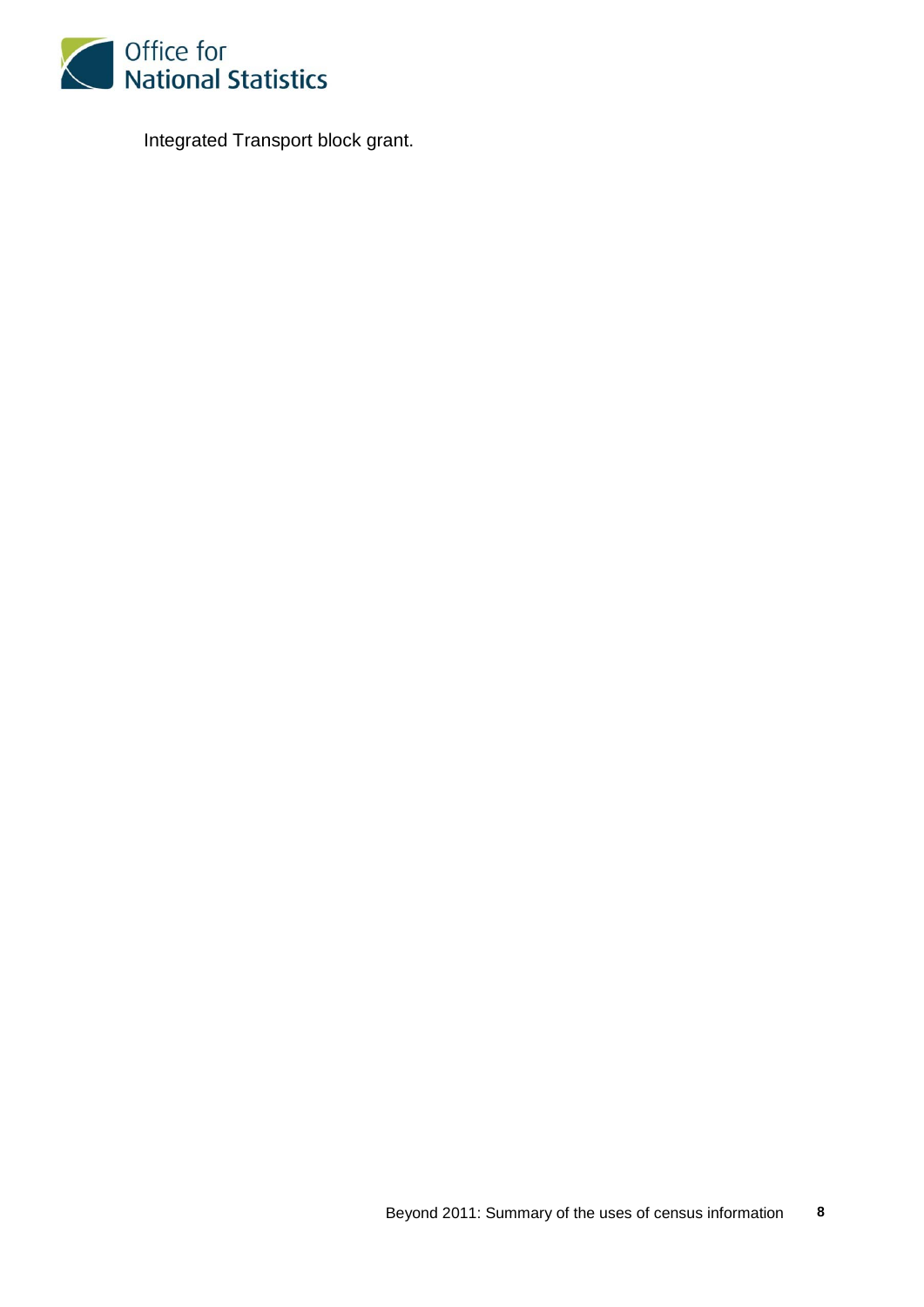

- **Policy development/monitoring/review**  the National Transport Model and other related models are used to support a range of policy and decision making processes, departmental strategies and strategic reviews (eg national road traffic forecasts, carbon reduction strategy and the Eddington Transport Study).
- **Other analytical requirements** a range of social and operational research, economic advice and other analyses including the design and implementation of the National Travel Survey, defining catchment areas, calculating access times and measuring access to services.

### **Data requirements**

The continued availability, and in-built flexibility, of small area data are vital for the work of the department. Data are used at all levels, with some local studies using OA level. Again, up to date population estimates are critical.

## **Department for Work and Pensions**

The DWP is responsible for welfare and pension policy. This includes understanding and tackling the root causes of poverty, encouraging people to work and making work pay, encouraging disabled people and those with ill health to work and be independent, and providing a decent income for people of pension age and promoting saving for retirement.

Census, population and survey data are used for:

- **Resource allocation**  to secure money from the European Social Fund to provide employment related support and places on work programmes for those most in need.
- **Policy development**  decision making processes including reviews to assess and understand the effect of policy changes. In addition these data provide key inputs to models which are used to support policy development and evaluation, to estimate the effect of specific reforms, understand change over time and the associated expenditure implications. The department's twice yearly benefit forecasts (over the medium and longer term) draw on these models which in turn rely on accurate demographic and household information.
- **Research and analysis**  the department has an extensive programme of social research to provide the evidence base to inform strategy, policy making and delivery. Data taken from the census or based on it are used to select areas in which to conduct research, as control variables for statistical/econometric analysis, and for weighting/grossing surveys. The latter is especially important as the department relies on its Family Resources Survey and ONS's Labour Force Survey, for example, for policy development, monitoring and evaluation. In addition, census population and household counts are used as denominators for deriving a range of indicators as well as for National Statistics outputs.

### **Data requirements**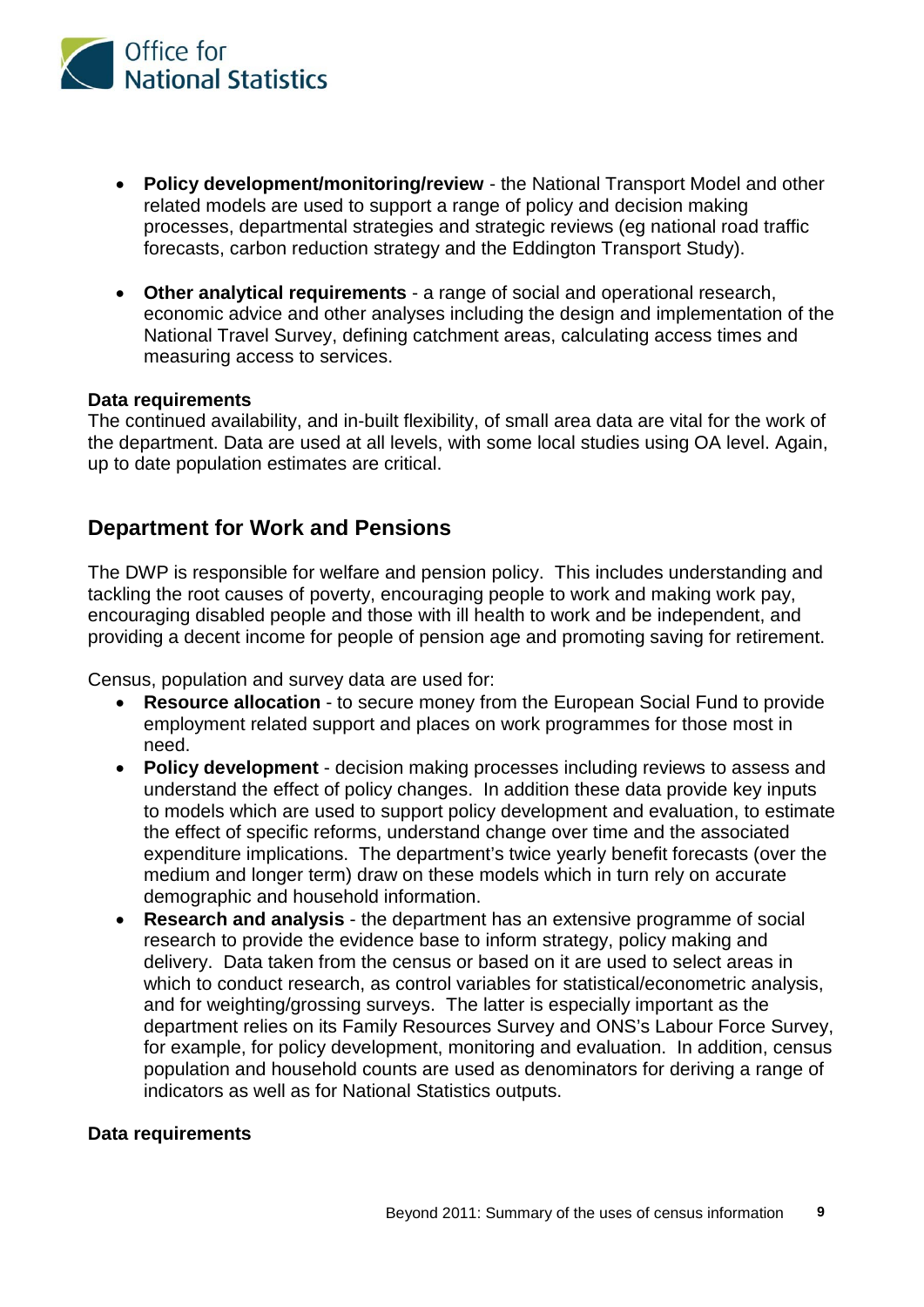

A range of population and social statistics is used at national, regional and local authority levels. Smaller geographies are used in some areas of research.

## **The Ministry of Justice**

The MOJ works to protect the public, reduce re-offending and to provide a more effective, transparent and responsive criminal justice system. The department is also responsible for making new laws, strengthening democracy and safeguarding human rights.

Census data and the mid-year population estimates are used for:

- Policy development to support decision making processes and improve public trust and confidence in the criminal justice system, including understanding sentencing and the sentencing process. For example the census provides information both on area and neighbourhood factors, including socio-demographic characteristics which in conjunction with survey data can be used to predict attitudes and levels of trust. Census information also contributes to work on assessing the impact of specific policies (eg take-up of legal aid by ethnic groups).
- Research and analysis these contribute to the department's programme of research by providing contextual information and a better basis for understanding attitudes to the criminal justice system as well as the impact of court closures by examining factors such as socio-demographic characteristics, and journey times. Extensive use is made of the Indices of Deprivation, area classifications and other geo-demographic indicators, which rely directly or indirectly on data from the census to understand the characteristics and circumstances of specific client groups and to develop a range of forecasting tools. The re-based mid year population estimates which rely on the census are used for weighting and grossing the Crime Survey for England and Wales. Similarly, population counts provide denominators for the calculation of a range of key measures including crime rates, rates of stop and search as well as arrests analysed by ethnic group.

### **Data requirements**

Up to date population estimates are critical. Data are used at all geographies but information about change and ethnicity are important.

# **Home Office**

The Home Office's responsibilities include reducing and preventing crime, controlling immigration and keeping the UK safe from the threat of terrorism.

Census and related population statistics enable:

- **Resource allocation** supporting funding decisions, most notably the money distributed to police authorities via the Police Main Grant.
- **Policy development**  data from the census is critical for the development of strategies as well as the design and evaluation of policies including those on migration and integration. The Home Office makes extensive use of census data to understand the needs of specific communities and to promote community cohesion.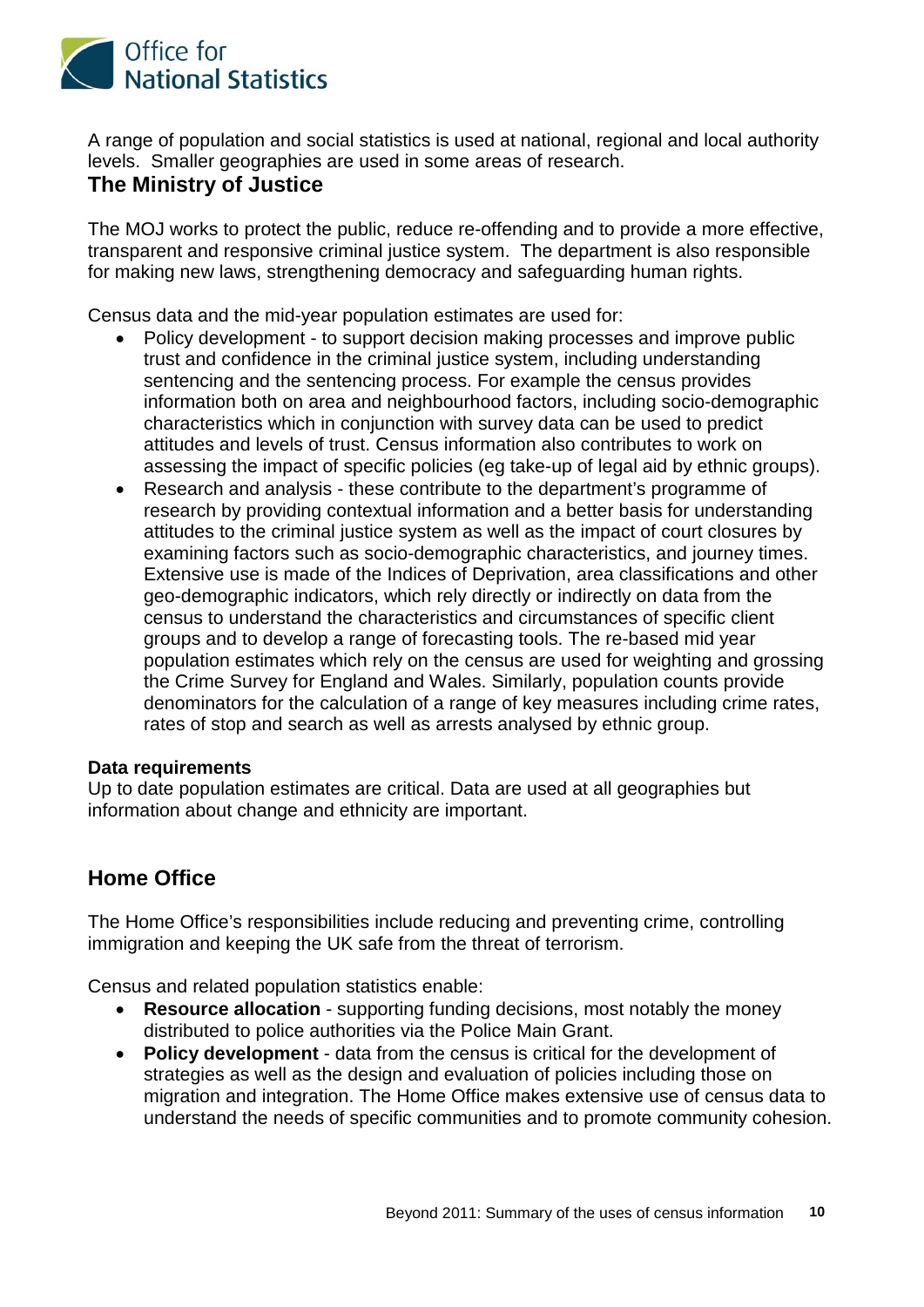

• **Research and analysis** – data from the census support methodological work including 'Most Similar Groups' analysis, which is used for comparing crime and police performance between areas. At the same time the new migration-related questions will support work to understand the impact of migration and assess, at local level, the extent and speed of integration.

### **Data requirements**

Data are required for a range of geographies.

## **Department of Energy & Climate Change**

DECC is working to ensure that the UK has secure, clean, affordable energy supplies, and promotes international action to mitigate climate change.

Census data are used directly and indirectly for:

- **Policy development**  to develop, focus and target policies, most notably those associated with fuel poverty. Better information on households and people helps understanding of those susceptible to fuel poverty, as well as the role and impact of energy efficiency measures, and contribute to wider work on improving the thermal efficiency of the housing stock and assessing trends in energy consumption.
- **Research and analysis**  data from the census support analysis of sub-national energy consumption and contribute to the model used to derive sub-regional estimates of fuel poverty as well as ongoing methodological and analytical work to improve fuel poverty modelling, develop new and improved indicators. Small area data may be used to impute household characteristics as part of work to develop a new National Household Model. The department makes extensive use of the English Housing Survey as well as the Indices of Deprivation and household projections, all of which depend directly or indirectly on the census.

#### **Data requirements**

The department has an increasing need for up to date data at local authority and small area level because new models rely more and more on small area data. Population and household size characteristics are key.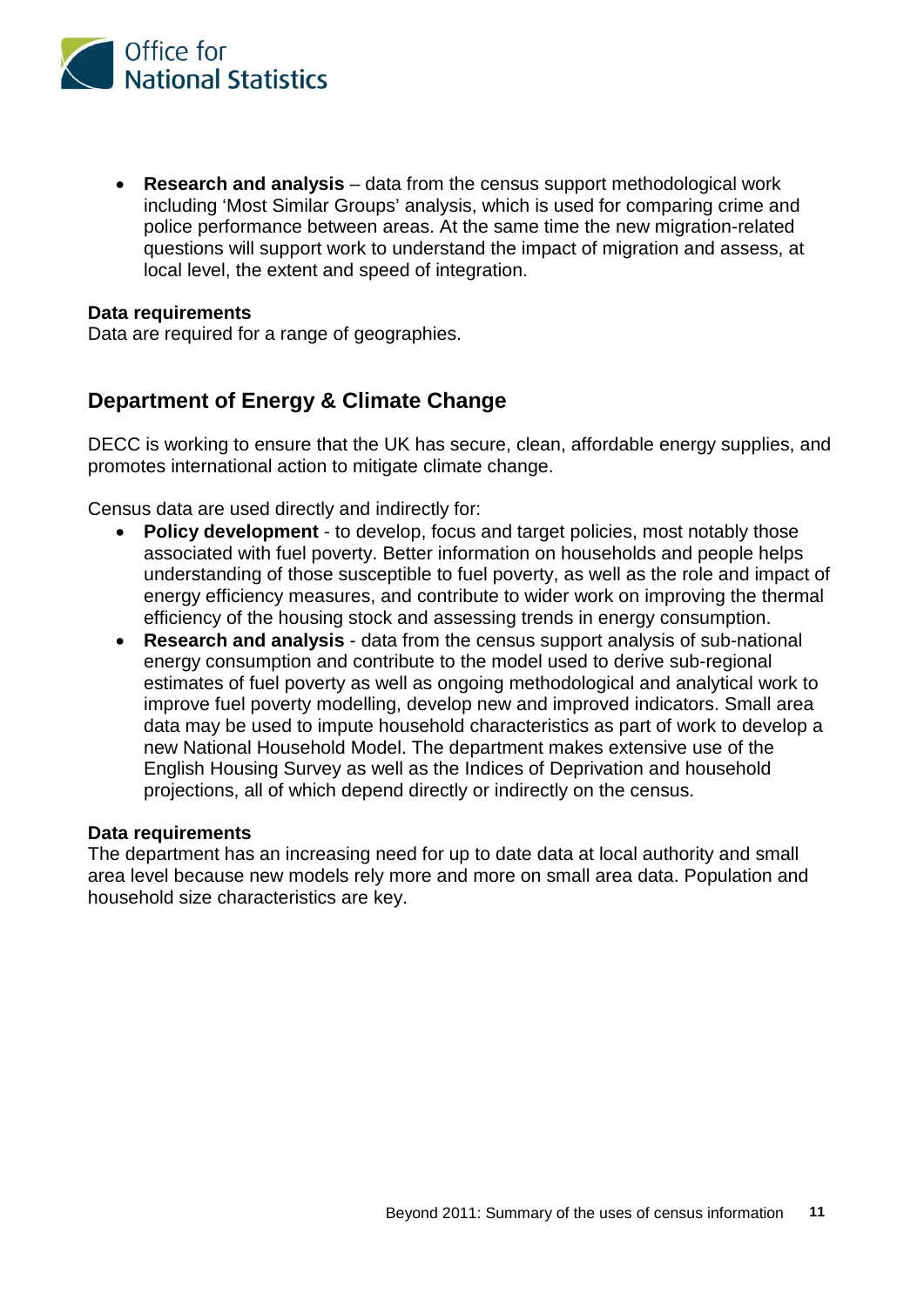

# **Department for the Environment, Food & Rural Affairs**

Defra's responsibilities include supporting a strong and sustainable green economy including thriving rural communities, supporting and developing farming; encouraging sustainable food production; enhancing the environment and improving the quality of life in England.

Data from the census are used both directly and indirectly for:

- **Policy development**  a robust, authoritative evidence base is essential for policy development, evaluation and review (eg Uplands Policy Review). In particular, information is needed to understand change over time (eg recent growth in rural areas, and the increasing interdependence between rural and urban areas); improve opportunities; tackle social exclusion; enhance access to services and deal with environmental issues including emissions and human health.
- **Research and analysis**  support a range of analytical work including profiling, testing and evaluating pilot projects (eg Rural Growth Network pilots).In addition, population and survey estimates are used for the derivation of a range of indicators or outcome measures (for example, those on sustainable development and healthy lifestyles), for weighting/grossing surveys and producing area classifications.

### **Data requirements**

Information is needed at and below local authority level. Good statistics for rural areas are obviously important.

## **Department for Health**

The Department for Health leads, shapes and funds health and care in England, making sure people have the support, care and treatment they need.

Census, population and survey data are used for:

- **Resource allocation**  despite increasing reliance on data held by medical practitioners, the distribution of funds to Clinical Commissioning Groups in England includes specific adjustments which depend upon census data on disability, ethnicity and highest level of education qualification at lower super output area level.
- **Policy development**  support decision making by providing contextual information for the development of strategies and policies most notably those associated with reforming the health and social care system (eg 'Healthy Lives, Healthy People: Our Strategy for Public Health in England' and 'Recognised, Valued and Supported: Next Steps for the Carers Strategy'). At the same time census and related population data have contributed to the development of statutory guidance such as the Public Health Outcomes Framework, the Adult Social Care Outcomes Framework and the NHS Outcomes Framework which provide the structure for measuring improvement and reducing inequalities. In addition there is a need for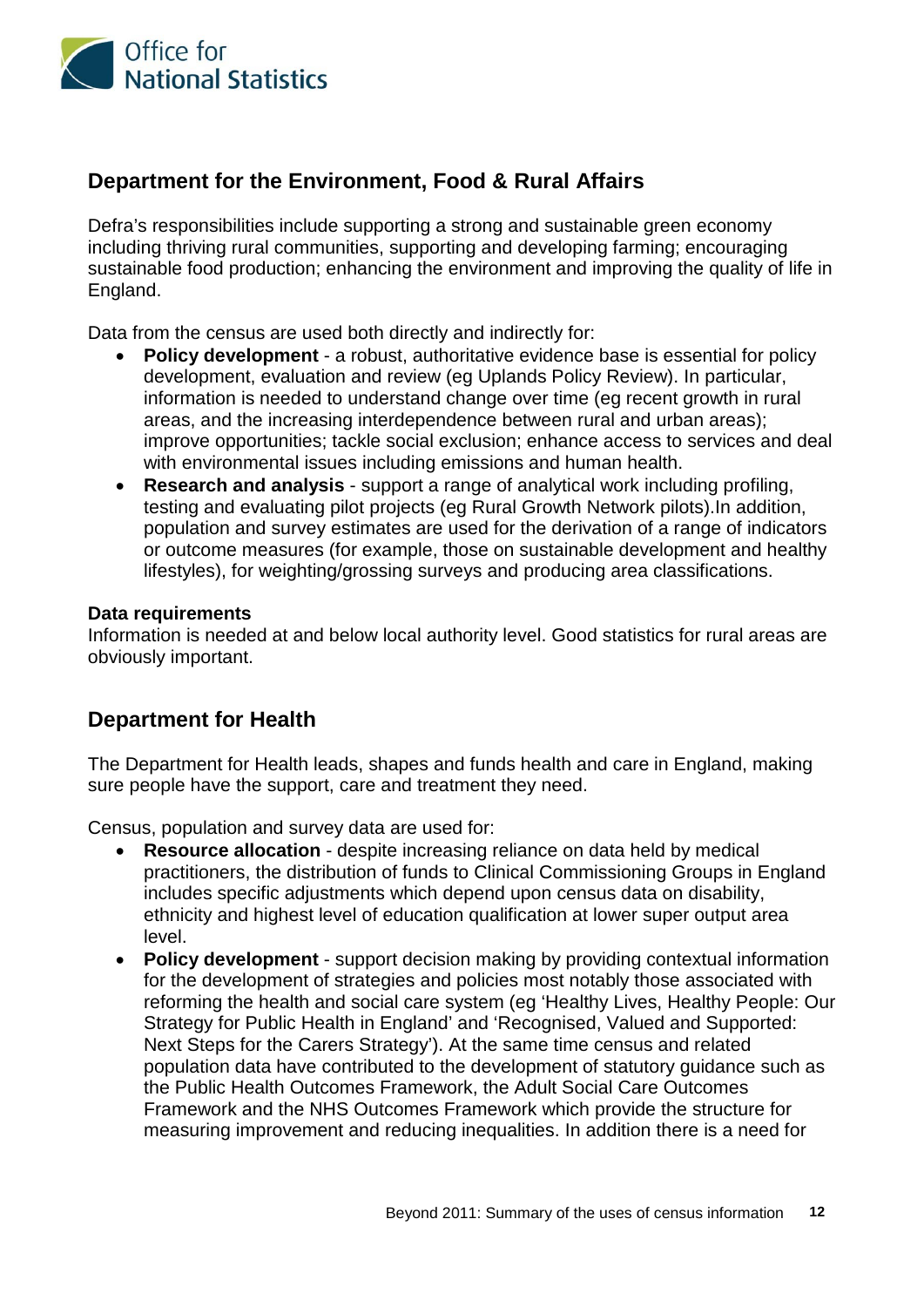

specific information (eg ethnicity and religion) for equality assessments and analyses to identify potential areas of disadvantage.

- **Sponsoring the Health and Social Care Information Centre** core functions of this new delivery organisation include collecting, analysing and presenting national health and social care data, as well as building up a library of indicators that can be used to measure the quality of health and care services.
- **Research and analysis**  counts by age and sex from both the census and the midyear population estimates provide the basis for the derivation of a multiplicity of outcome measures or indicators. In addition to providing denominators for the derivation of basic mortality, access and prevalence rates such information is used to calculate measures which constitute an integral part of the NHS Outcomes and other frameworks. At the same time these frameworks make extensive use of other information (from surveys, the Indices of Deprivation and ACORN) which relies directly or indirectly on the census.

The Health and Care Information Centre is working with both the Department of Health and other agencies (eg NHS England) to support the ongoing development and improvement of health, public health and social care information, indicators and measures used for national accountability, measurement, audit and reporting.

Further use is made of a range of census data at small area level to support the formulation, development and monitoring of joint strategic needs assessments and other related work to reduce local health inequalities in local authorities. Local Health (an interactive mapping and reporting package) gives local authorities and the NHS the small area data required to formulate Joint Strategic Needs Assessments of the needs of local populations, in order to inform the commissioning of health and social care services.

## **Data requirements**

Data are used at all geographies including small areas. Some studies use OA data and detailed cross-tabulation, but more up to date data for higher geographies will be helpful.

## **Bank of England**

The Bank is responsible for maintaining price stability, supporting the economic policies of the Government and promoting economic growth.

Although it does not directly use of information from the census it does rely on population estimates, population projections and survey data, all of which depend on census outputs:

- **Policy development/monitoring/review**  draws on contextual information from the Labour Force Survey and the Living Costs and Food Survey as well as population and migration statistics.
- **Other analytical requirements** population and household estimates as well as survey data contribute to the derivation of estimates of household consumption expenditure, other per capita measures and the calculation of the Retail Price Index and the Consumer Price Index. Data from the Labour Force Survey underpin longitudinal and cross-sectional analysis of the labour market. In the future, data from the Wealth and Assets Survey may be used.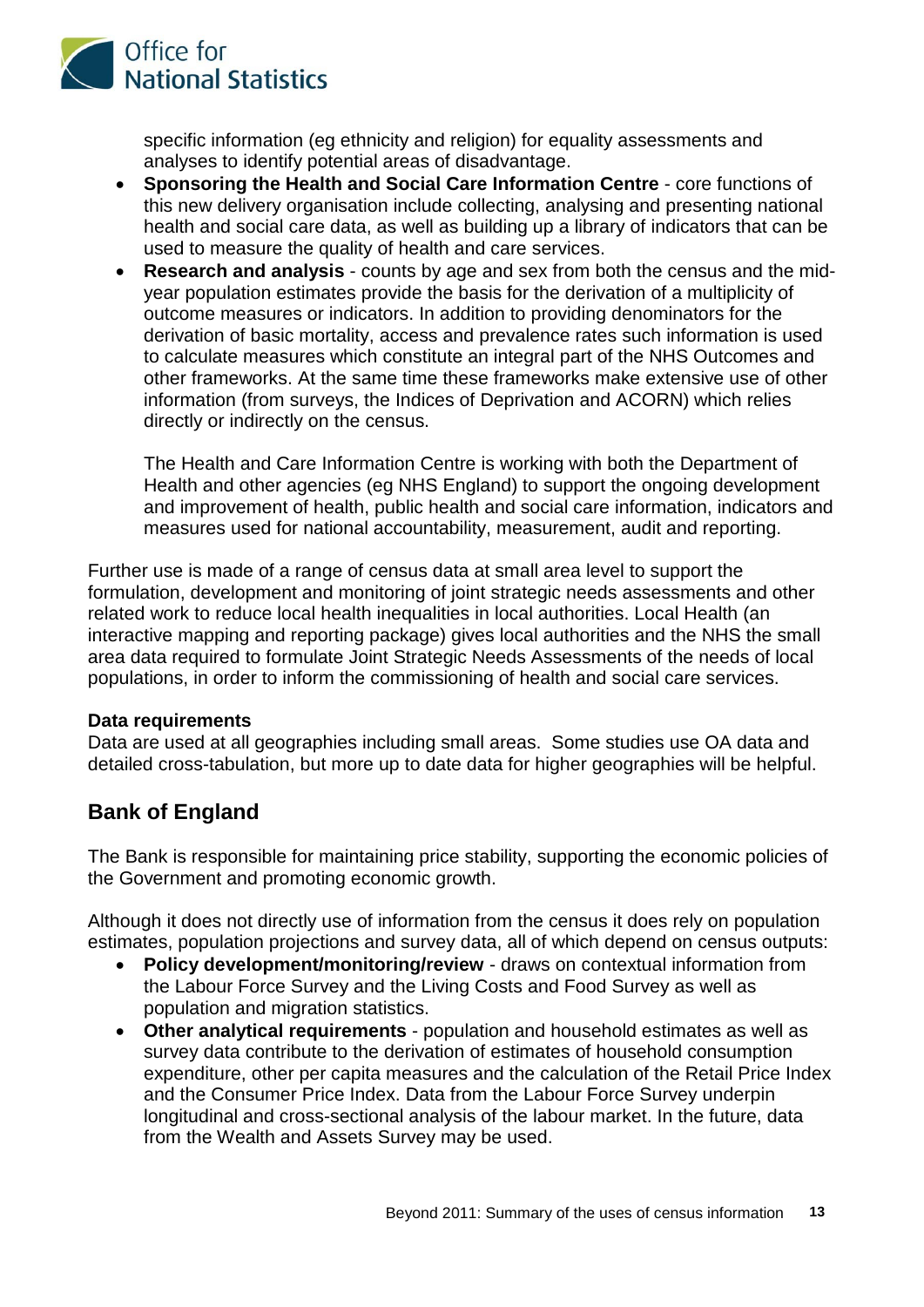

**Data requirements** Data are required only at national level.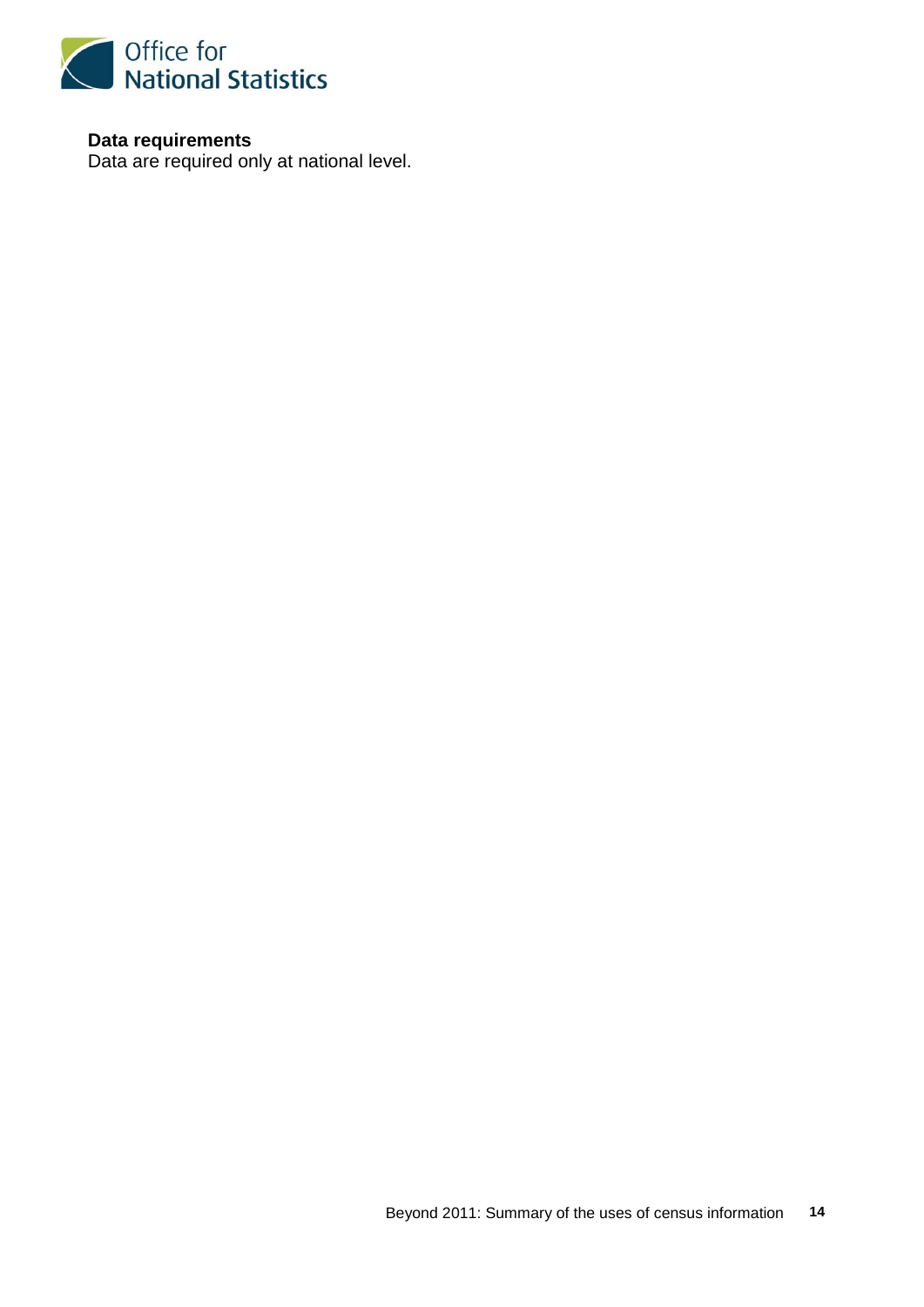

## **HM Treasury**

HMT is the government's economic and finance ministry, maintaining control over public spending, setting the direction of the UK's economic policy, and working to achieve strong sustainable economic growth.

While not making direct use of information from the census it relies on population estimates, projections and survey data, all of which depend on census outputs:

- **Policy development/monitoring/review**  uses population estimates and projections to support macro-economic policy and related decision making processes, including work associated with forecasts for the economy and labour market.
- **Other analytical requirements** population estimates are used to weight and gross surveys including the Labour Force Survey and the Living Costs and Food Survey which underpin much of their work. The Labour Force Survey is the primary source of labour market statistics including details on employment, unemployment and inactivity. The Living Costs and Food Survey is used to provide estimates of consumer expenditure for the expenditure measure of Gross Domestic Product, and weights for calculating the Retail Prices Index and the Consumer Prices Index.

## **Data requirements**

Data are required only at national level.

## **HM Revenue & Customs**

HMRC relies on its administrative data and makes little direct use of census statistics.

## **Department for Culture, Media and Sport**

The DCMS has indicated that it makes little use of information from the census.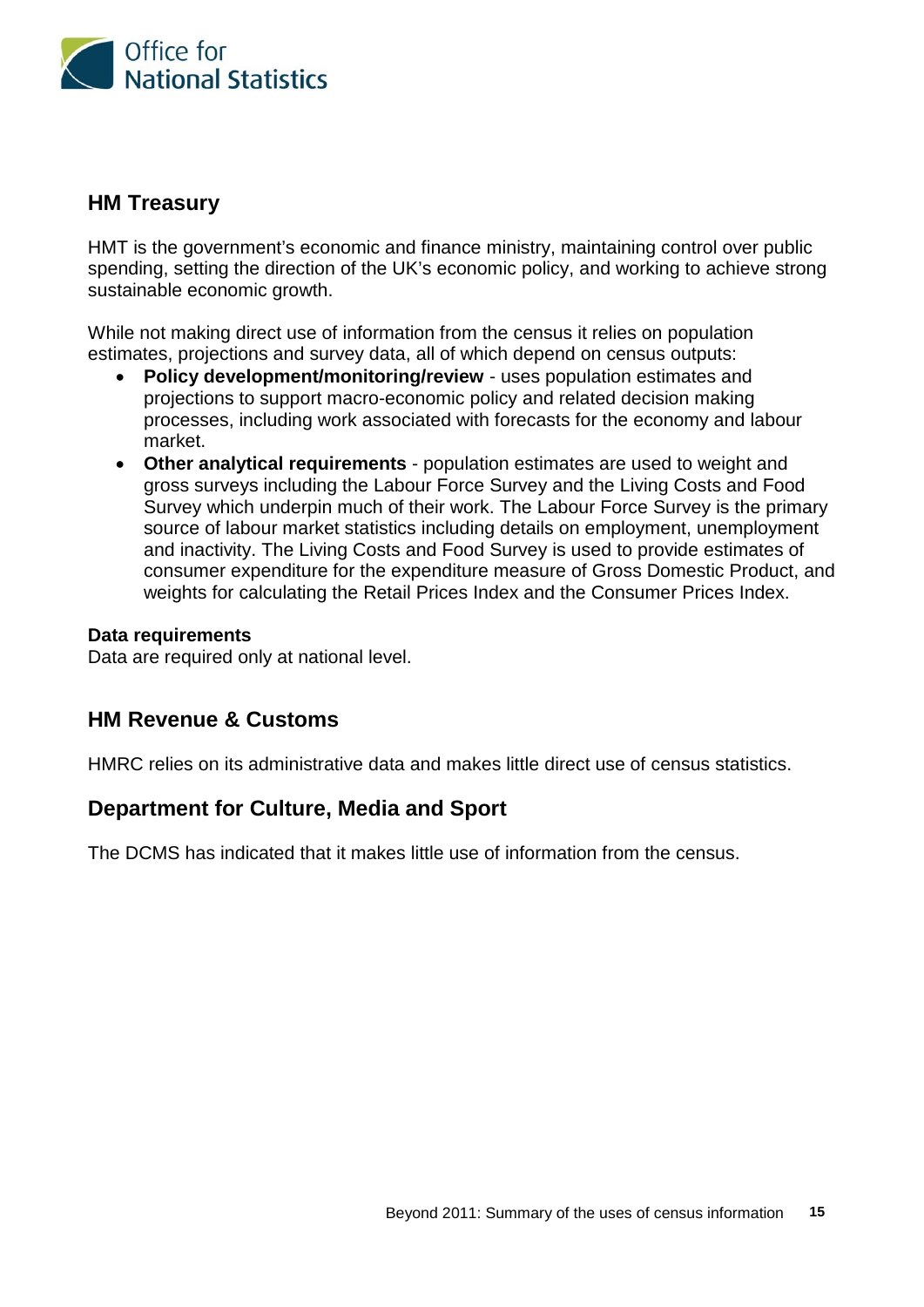

# **2.2 Welsh Government**

# **About the Welsh Government**

The Welsh Government works to help improve the lives of people in Wales and make the country a better place to live and work. In accordance with Schedule 7 of the Government of Wales Act 2006, devolved responsibilities cover most areas of public life including health, education, economic development, transport and the environment. The Programme for Government presents the Welsh Government's plan for meeting the outcomes that it is working towards.

## **How Welsh Government uses census data**

Census statistics are used alone or in combination with other data to support decision making, research and debate, assess the effectiveness of key activities, performance and value for money. In particular the data are used for:

- **Resource allocation** funding for local government, health and social services, the Welsh Government Block Grant as well as bids for European Structural Funds. Planned changes affecting both financial arrangements for the Welsh Government (recommendations set out in the report published by the Silk Commission in November 2012) and health service funding are likely to increase the need for population and attribute data.
- **Policy development/monitoring/review** providing the basis for strategies and plans such as 'Building Resilient Communities' – taking forward the Tackling Poverty Action Plan, 'Fairer Health Outcomes for All' as well as policies to stimulate growth and employment. Population and specific socio-demographic variables are required for the development and evaluation of Single Integrated Plans and assessing the equality and other impacts of planned legislation, policies and practices. The Welsh Government is responsible for implementing the Welsh Language (Wales) Measure 2011 and the information from the census on the Welsh Language is used widely to formulate and monitor the Welsh Language strategy.
- **Service planning/delivery** planning, prioritising and improving services, supporting investment, including decisions on major programmes and infrastructure. Census data provide a sound and reliable basis for assessing changing demands, undertaking ongoing needs analysis, designing and targeting interventions and evaluating effectiveness thus helping the Welsh Government to deliver better outcomes and provide value for money.
- **Other analytical requirements** a range of measures including analyses by socioeconomic group and different dimensions of equality rely on census data. A number of Programme for Government Indicators, National Strategic Indicators and Statutory Performance Indicators for Welsh local authorities use census information or the mid-year population estimates as denominators. In addition, census and other population data are used to construct and quality assure the Welsh Index of Multiple Deprivation, to produce sub-national household projections and weight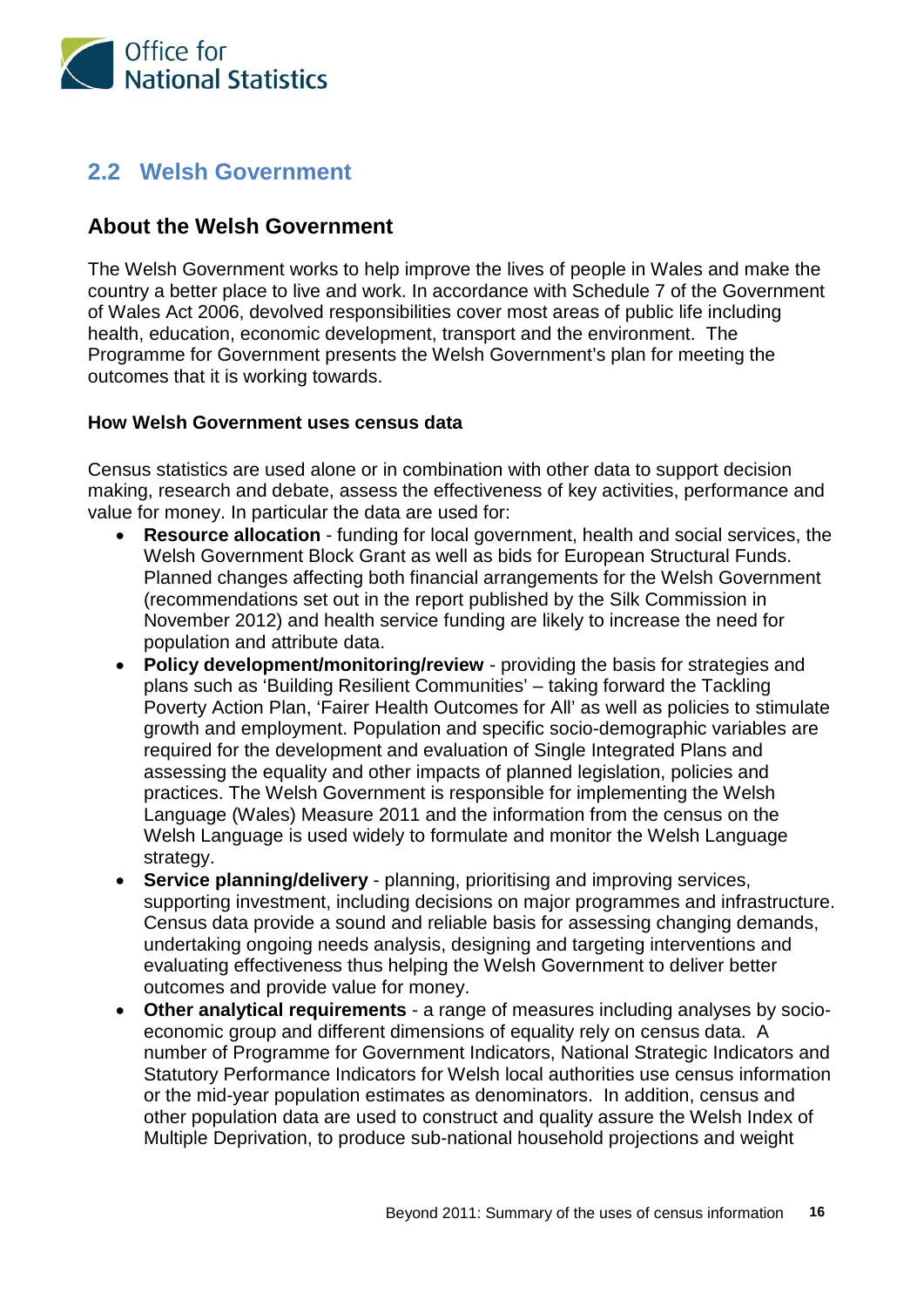

responses from surveys such as the National Survey of Wales, the Welsh Health Survey and the Welsh House Condition Survey.

#### **Data requirements**

The Welsh Government has an ongoing policy requirement to assess the spatial distribution of the need for, and benefit of, public services. As a result the Welsh Government has indicated the importance of having consistent and comparable data on population numbers and attributes for a range of small area geographies including Middle and Lower Layer Super Output Areas.

# **2.3 Local government**

## **Who uses census data in local authorities**

There are 348 local authorities in England and Wales. Their use of census data is varied, wide-ranging and exceptionally complex. Uses include data for children's services (including education), health and social care, housing, planning and transport, as well as for other functions such as economic development, leisure and environmental services.

## **How local authorities use census data**

In broad terms the data are used to support bids for funding, allocate resources, plan and deliver a range of services and meet specific statutory responsibilities - particularly those relating to equalities.

Details are summarised below.

- **Public health and social care** these cross-cutting services draw on a range of census variables for a variety of geographical areas from wards to Output Areas. These are used to order to identify requirements, allocate resources, plan and deliver services as well as measure effectiveness. In addition to detailed requirements for information on age, gender and ethnicity, details on unpaid carers by age are important.
- **Children's services** data such as population estimates by age, household composition (particularly lone parents) and ethnicity together with supplementary information from the Indices of Deprivation and child poverty indicators, are used to target support services. Basic demographic variables at Output Area level are used to create specific school catchment areas for planning school places, and migration data are used to develop demographic projections to assess future educational requirements.
- **Planning** encompasses housing, transport and the environment. With the reduction of regional activity there is more local emphasis and a duty to cooperate with neighbouring authorities. Census data are vital for much of the work associated with developing and monitoring strategies and plans including both Local Plans and Neighbourhood Development Plans. For example, Strategic Housing Market Assessments require detailed data on both households and families.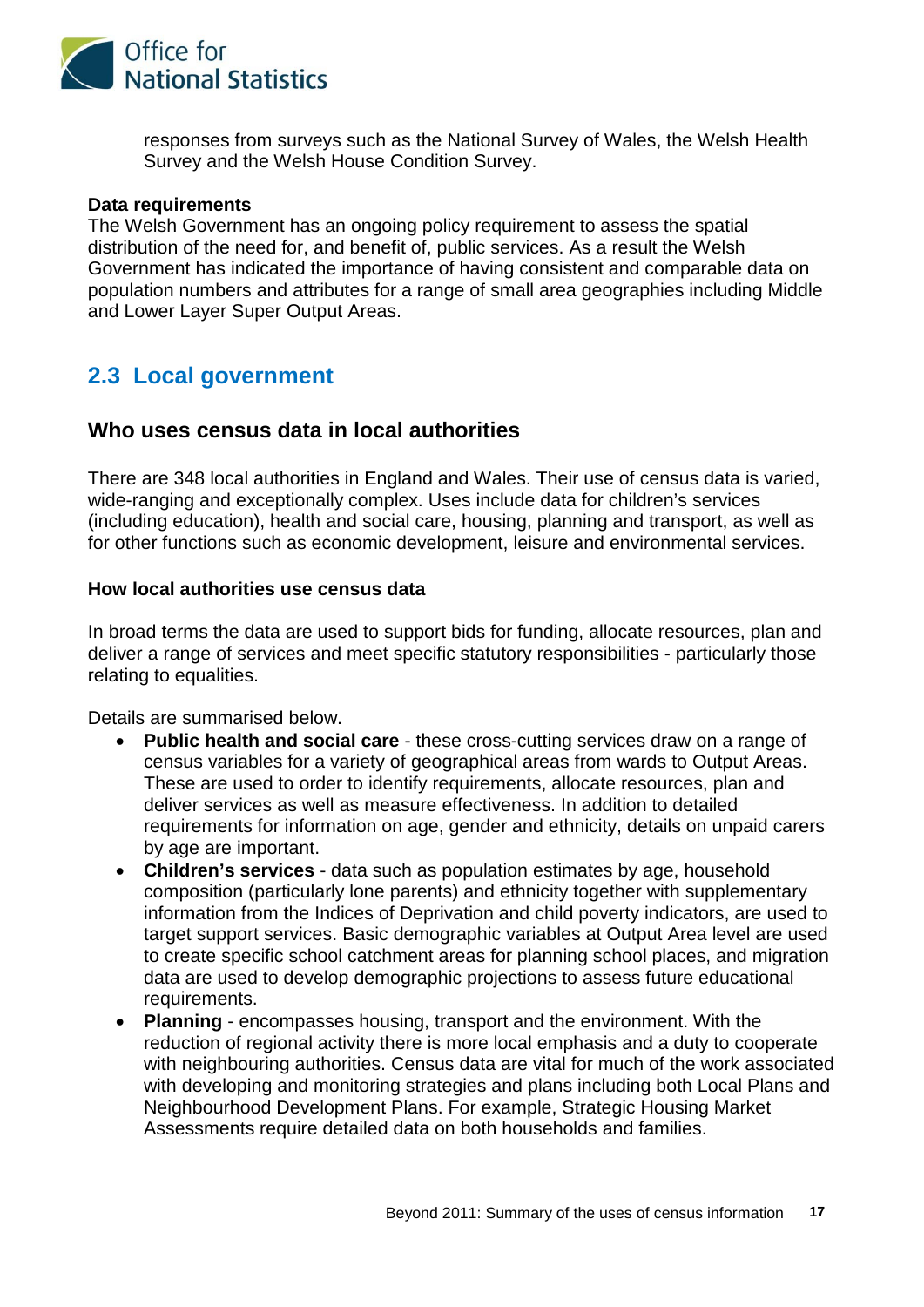

Other specific duties include: managing housing supply and demand; housing specific vulnerable groups; combating overcrowding, homelessness and deprivation as well as improving housing quality. Use is made of basic demographic variables, population and household projections as well as information on household type, tenure, vacancies, second homes, central heating and special populations such as students and elderly in communal establishments. Qualifications, skills and economic activity variables are used to link housing to economic development planning. Specific transport uses include transportation modelling for planning major long-term infrastructure projects, and reviewing local bus and rail services to meet projected demand. These rely on small area data on age, household structure, travel to work, car ownership and occupation.

### **Data requirements**

While data at local authority level is sufficient for some uses, including population and household projections, there are many requirements which depend on small area data including details for electoral wards or Lower Layer Super Output Areas. OA level data are often used to provide the 'building blocks' that can be assembled by LAs to meet their specific geographic needs. Information at Output Area level is needed to plan and deliver services for specific catchment areas, and is particularly important in rural areas.

## **Case study – Dorset County Council**

Output area data allows Dorset CC to identify where there are older people living alone. This data has been used by the fire service to target campaigns at this potentially vulnerable group. It has also been used by the waste service as this group are more likely to need assisted collections.

Analysis of commuting patterns provides valuable evidence on where major road improvements / enhancements are needed. The local level origin-destination data allows Dorset CC to see the complexities of commuting patterns along with broad trends. Such evidence has been used for funding bids for road improvements. This information has also been modelled to look at the potential impact of increased housing and new employment sites.

Census data has provided base line information at a local level which is used in a range of forecasting activities to help inform local and strategic planning policies and decisions. This includes decisions on where to allocate land for housing and employment, and the associated infrastructure such as schools.

The census is the only source of data for many of the strands of diversity. This data is essential in all work the council does, as part of equalities impact assessments. Although Dorset has a relatively small black and minority ethnic population, it is important that the council has OA level data because these groups are potentially isolated. Data for larger geographies would mask diversity within local communities.

The recent rationalisation of the library service relied heavily on OA level census data both to assess the impact of potential closures on local communities and for the equalities impact assessment.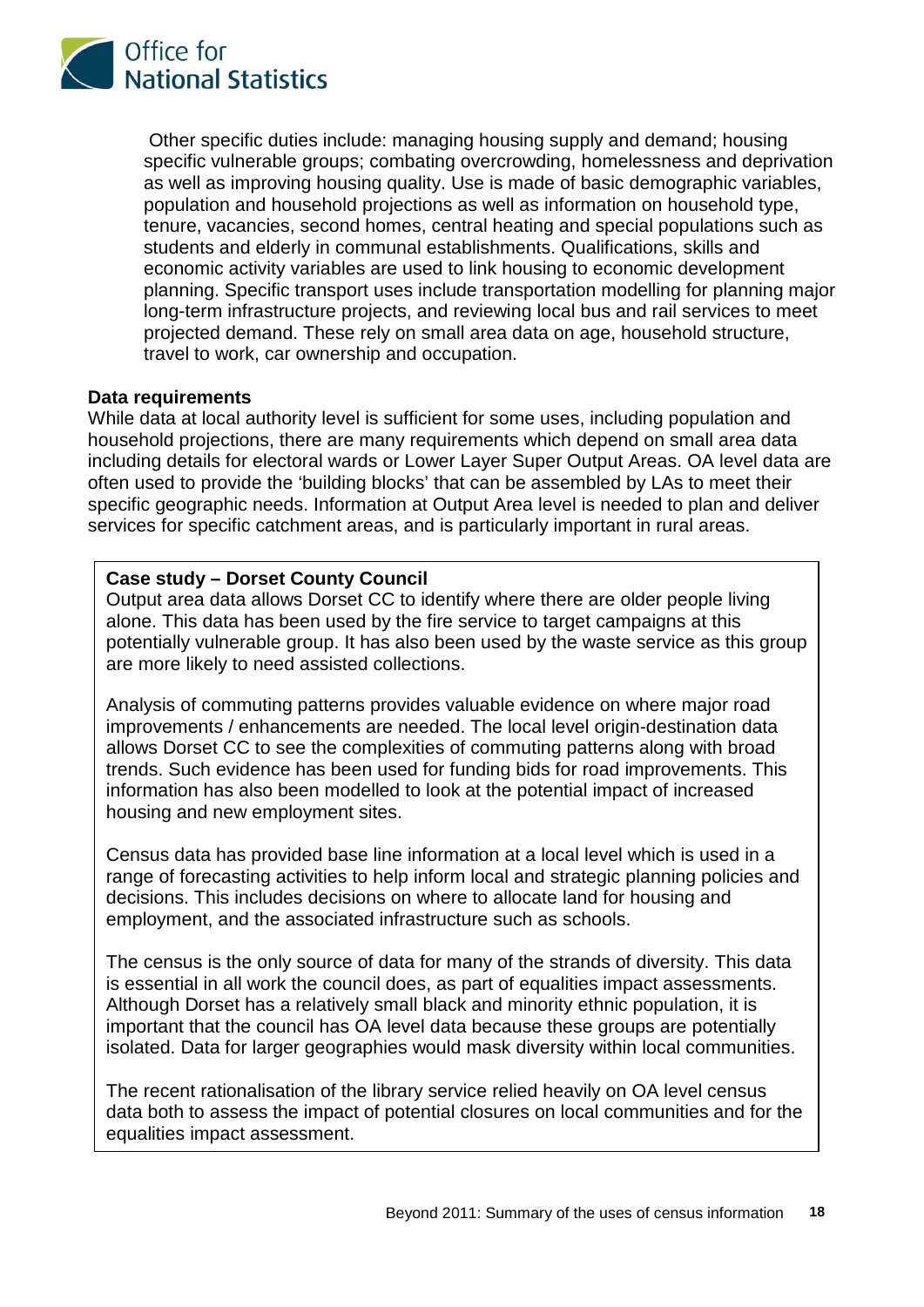

# **2.4 Commercial sector**

## **How this sector uses census data**

The commercial sector uses census information in four main areas to:

- **guide the location and expansion of stores** planning store investments, developing network and retail strategies. This includes choosing sites, estimating sales forecasts, determining which products to stock and deciding which stores to extend, refurbish or close, as well as strategic decisions such as evaluating parts of the country for new sites, and which acquisitions may be viable. The investments involved are too large for companies to rely on 'gut feeling'. To build a new superstore costs in excess of £20 million and an extension perhaps 10% of this. The immediate financial costs and long-term losses caused by a poor location decision are huge.
- **target direct marketing** using census data to target campaigns or promotions
- **support market research** in designing surveys or understanding local markets
- **create geo-demographic neighbourhood classifications** such as Acorn and Mosaic and associated consultancy advice.

#### **Data requirements**

There is a strong demand from the commercial sector for OA level statistics. This level of data is used to create ad hoc catchment definitions, but also for geo-demographic classifications, and for applying models to customer databases.

*'Without this level of granular detail it would be extremely difficult to accurately interpret local demographic variations in order to develop a worthwhile sales projection or indeed on a macro scale commercial objectives in terms of location planning.'*

Commercial users are most interested in basic demographic characteristics and socioeconomic status (or other proxies for affluence). A wide range of topics currently feed socio-demographic classifications and market research - although this is a complex area where other sources are increasingly playing a role.

Top of the list of topics mentioned by commercial users are age, gender, students, affluence (eg income, social grade), employment, ethnicity, religion, internet usage, and also households, household composition / dependents, housing tenure, and car ownership. Counts and simple classifications of workplace or daytime populations are considered vital.

Some of these data are currently available from the census - some are not. The immediate interest is in simple univariate counts - but some simple cross-tabulating of variables by age are also valuable.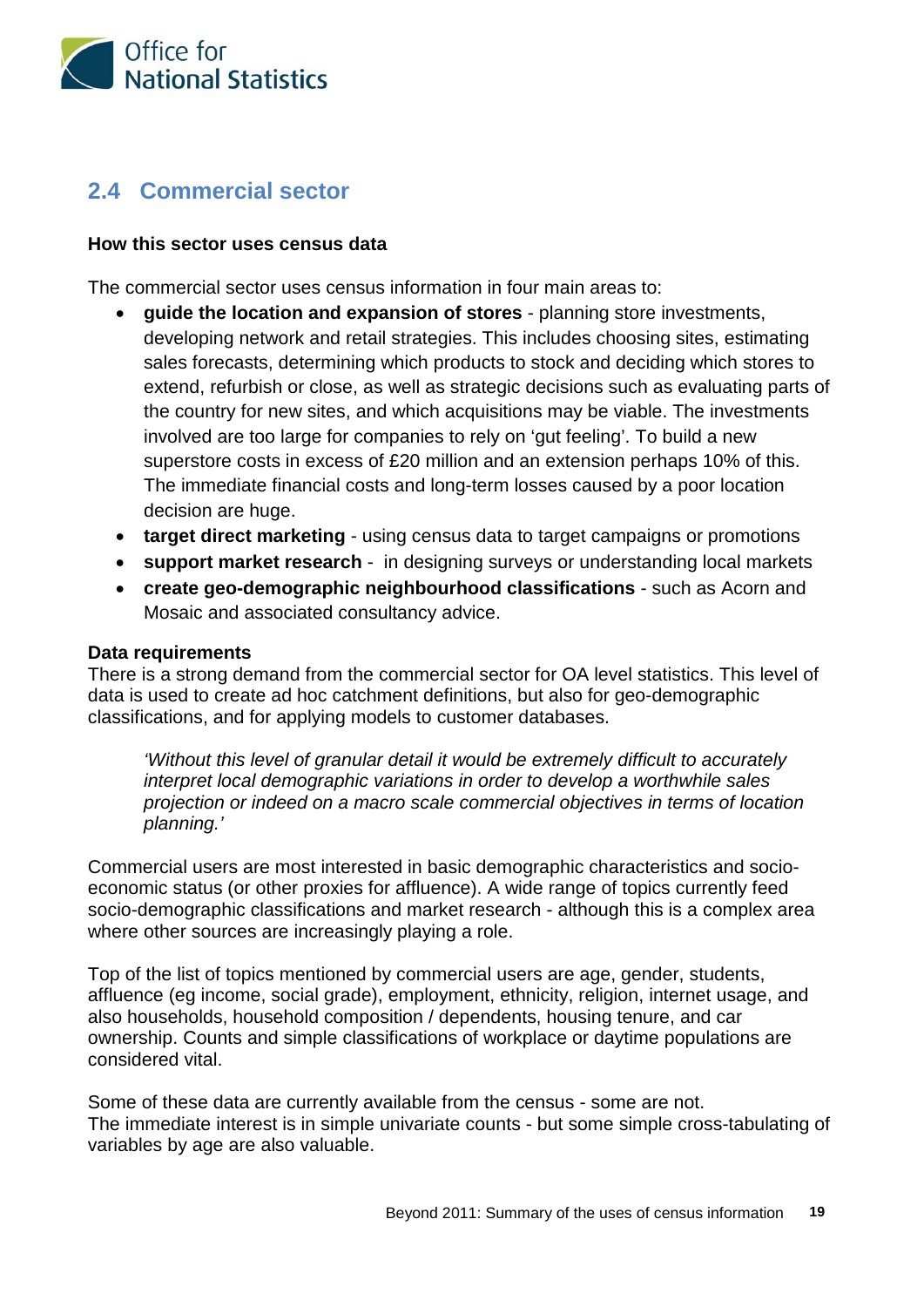

# **2.5 Emergency services**

## **Police forces**

Census data are used with other information for area profiling, which in turn supports wider work on tactical interventions including crime prevention measures, the provision of advice and support. For example, detailed understanding of the characteristics of the population in small areas, and variations in housing type and density, help to ensure that policing methods and plans reflect local needs. Details on demographic characteristics can also provide a basis for understanding change over time, which contributes to wider work on assessing strategic priorities including overall policy development and the allocation of resources.

Another factor affecting both crime and policing is deprivation. Crime prevention strategies and plans, as well as those aimed at providing protection and reassurance, need to take account of local circumstances and the special needs of vulnerable groups. The Indices of Multiple Deprivation are used to support this work and to ensure that resources are directed to the areas of greatest need.

From both a strategic and a tactical perspective census-type data can be used to supplement existing knowledge and lend value to area profiling. In addition data on social housing (in relation to the impact of changing rent support), migration and birthplace are used to allocate translation services and other local resources.

The census provides a basis for estimating those in vulnerable groups (eg over 65s vulnerable to burglary and con-men).

### **Data requirements**

The police forces use a wide range of census data down to very small areas (including OAs). More up to date data would be valuable.

## **Fire services**

In strategic planning the fire services use data at LSOA and OA level for likelihood modelling. The data are almost all univariate Key Statistics, such as population by age groups, tenure, household types (especially one-person, lone parent and lone pensioner), communal establishments, etc. Cross-tabulations of limiting long-term illness by age/gender are also used.

At lower levels the models use Experian Mosaic public sector segmentation data and the Indices of Deprivation, which both incorporate census data. These data are used for planning and targeting community safety work for home fire safety visits, school visits, and media campaigns. The government-provided Risk Assessment Toolkit for identifying and quantifying risk based on allocation of local fire-fighting resources uses OA level data.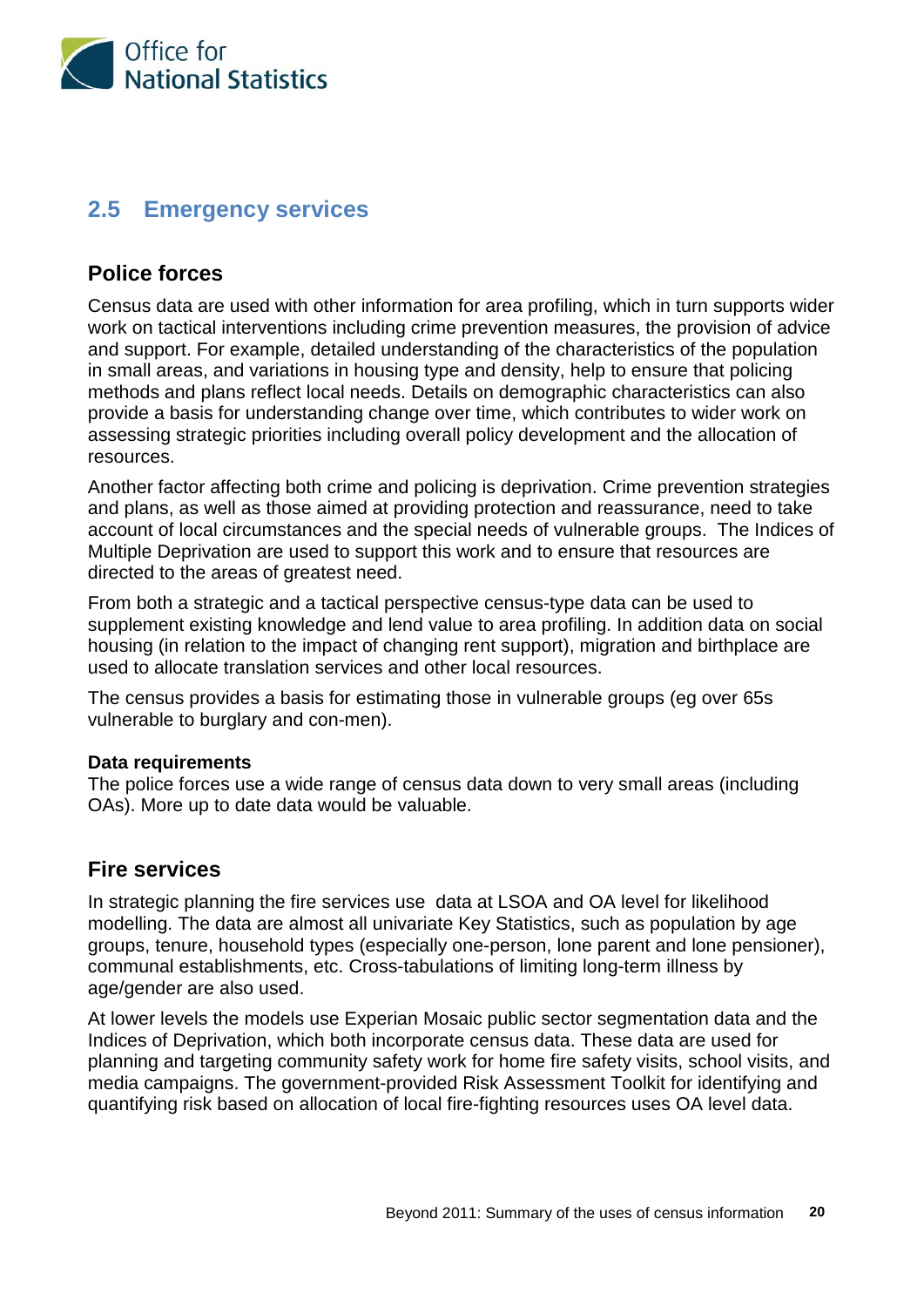

OA data are also used in community profiling, to identify households that vulnerable to fire and to help target preventative strategies.

## **Data requirements**

Again, small area data are used at all scales down to OA. More up to date data is strongly desirable.

## **Ambulance services**

This sector is still being researched; ONS welcomes input from data users in this service.

# **2.6 Genealogy and social research**

This group consists of users with two distinct sets of interests:

- Genealogists and family historians: members of the public who research their own family history, and professionals who make their living researching the family history of others or running websites.
- Social history researchers: social scientists, social historians and sociologists; largely academic researchers in the fields of social science -geography, history and sociology.

## **How this sector uses census data**

For many the primary use is:

• **Research into individual family histories** – tracing family members.

But the data is also used for:

- **Reconstructing historic communities** for sociological purposes
- **Assembling detailed socio-economic information** about the country's past
- **Tracing disability and disease** through family history
- **Tracing patterns of migration** within families or communities.

The census data currently used by genealogists are the household listings completed for the censuses that took place every 10 years from 1841 to 1911. The most useful census data currently available for use by family historians is:

- Full forenames and family names of individuals
- Address of named individuals
- Age, sex and marital status of named individuals
- Full birthplace of named individuals
- Occupation of named individuals
- Family relationships.

Genealogists and other historians use a wide range of sources in addition to the census including: records of births, marriages and deaths, parish registers and other church records and wills.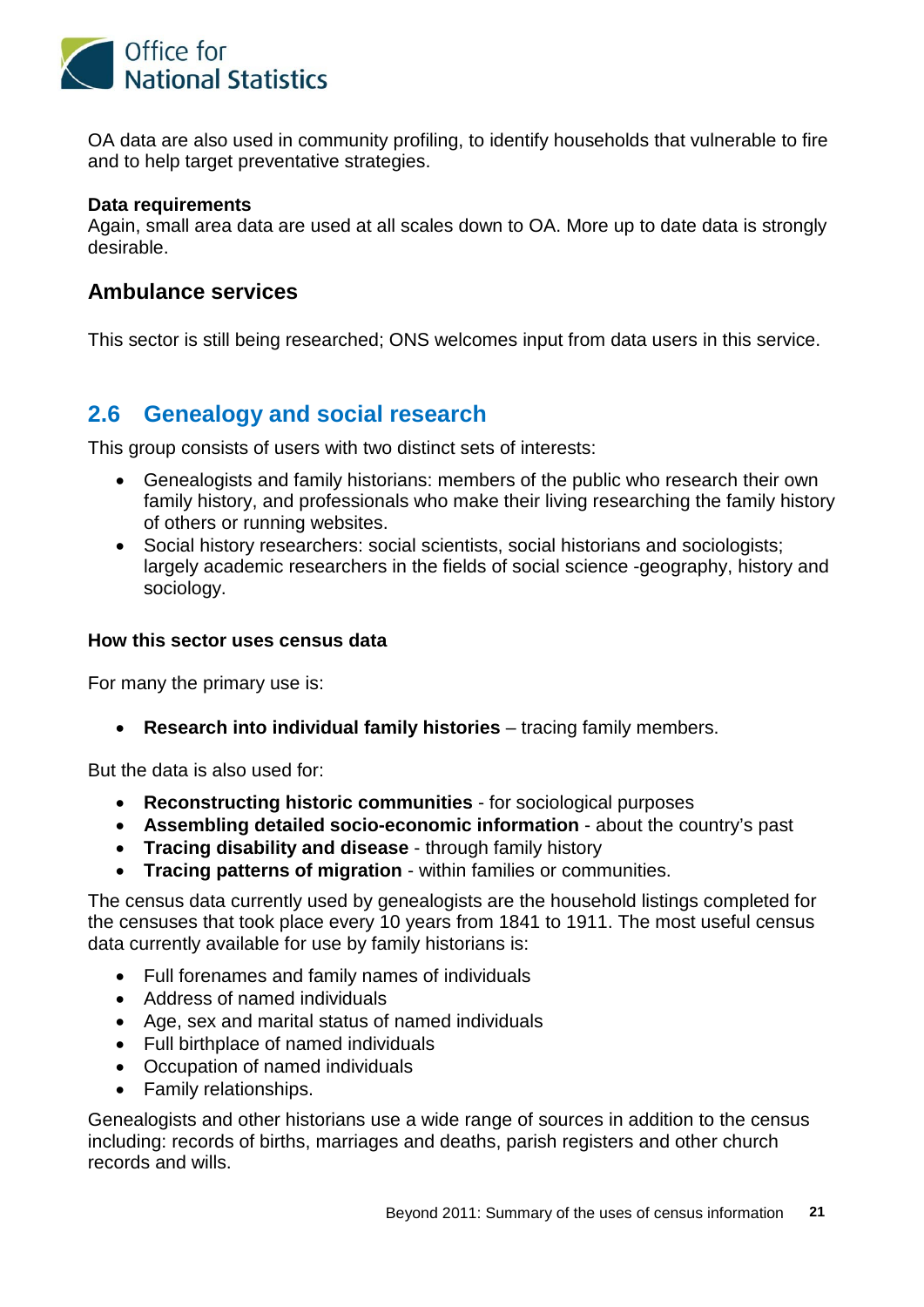

The current level of interest in genealogy makes it likely that the sources used as genealogical data, and the channels and tools which enable the data to be manipulated, will continue to grow, at least in the short term.

The census has provided a key source for historical and family history research - it provides not only a source of definitive records about individuals but also an 'index' against which other information can be compared and verified. Census schedules and statistics provide a framework for bringing together and linking individual, family, household and community information from other sources.

Whatever the outcome of the consultation, historical census data will be available up until 2111 (when the 2011 data will be released) by which time the information environment is certain to be unimaginably different. If a decision is made to move away from a ten yearly census this single list would not exist but increasingly well developed administrative sources will and, as long as they are archived in coming years, these may offer other opportunities.

## **Data requirements**

Genealogists all share a requirement for individual record-level data. Social researchers will make use of individual level data but other sources will also be important. Tools used by this group increasingly rely on on-line search facilities.

# **2.7 Third sector: charities and voluntary**

Some 160,000 charities are registered in England and Wales, and an estimated 80,000 further charities are not registered. The registered charities employ around 850,000 trustees, 780,000 paid staff and 2.7 million volunteers. As at September 2012, the 10 topspending charities had a collective spend of more than £4.5 billion.

### **How this sector uses census data**

Large organisations in this sector make the case for national-level data down to local authority level. Smaller charities operate on a more local level and often unknowingly access small area census data through other sources. Some 84% of charities are in this 'small' category, with incomes less than £100,000. While it was difficult to identify and engage with these organisations, we have gained an understanding of their data use through the umbrella bodies that support them.

The main uses of census data in this sector are to:

- Assess where need is greatest in order to direct services
- Justify funding applications
- Understand the impact of charitable action over time
- Understand the locality they serve
- Assist in research.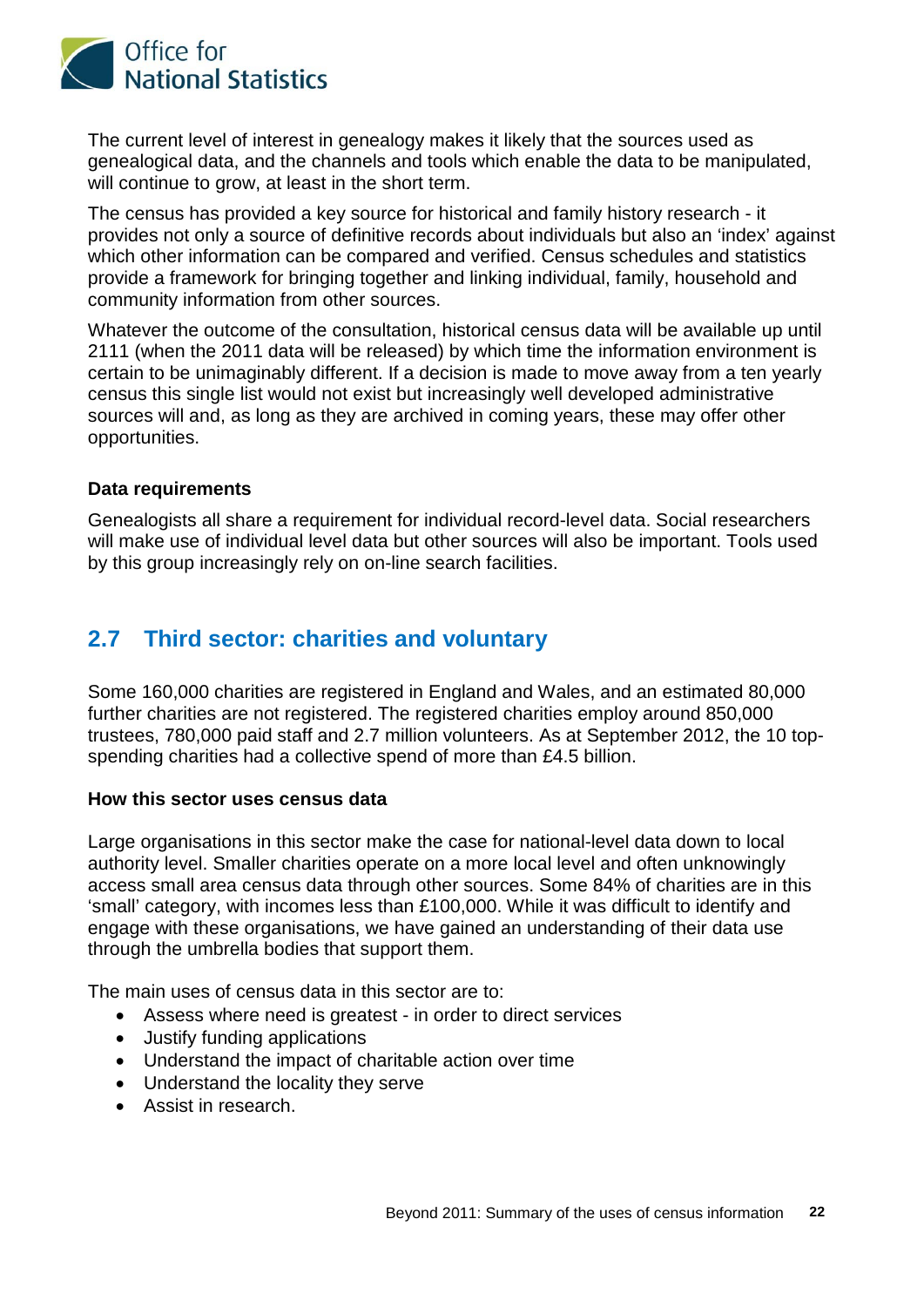

## **Data requirements**

The sector's need for data is increasing. There is increasing pressure on the voluntary sector, so the ability to target resources where they are needed most is essential. Small area census data is particularly important to the smaller, local charities, while detailed OA data and cross-tabulations are used by many for research purposes.

## **Case studies**

Gingerbread supports single parents and uses national statistics on single parents to analyse government policy and compile bids.

The National Society for the Prevention of Cruelty to Children uses census data at levels down to LA, including economic characteristics of households, to analyse areas and groups where the most vulnerable children are present.

Cancer Research UK uses population estimates to produce age-standardised cancer rates, which are used daily. The ageing population means there is an increasing need for such data.

# **2.8 Third sector: policy research**

Various organisations have been reviewed, including policy research organisations. Their wide-ranging work spans for example social policy, culture, political or military strategy, economics and technology.

## **How this sector uses census data**

Out of the 62 think tanks that ONS has researched so far, 26 use census data either in their research or in press releases to:

- Study a given population such as its rise or fall
- Prove a political or moral point
- Examine a given religion such as its growth or decline
- Measure poverty and deprivation
- Explore economic issues employment, pensions, economic inactivity
- Monitor living standards often through housing statistics such as tenure, accommodation type
- Get a sense of place characteristics of residents of given cities
- Explore the characteristics of modern families composition, marital status, number of children
- Measure quality of life health, number of carers, the ageing population and their characteristics
- Examine equality ethnicity, gender, age, religion, etc
- Look at patterns of migration and integration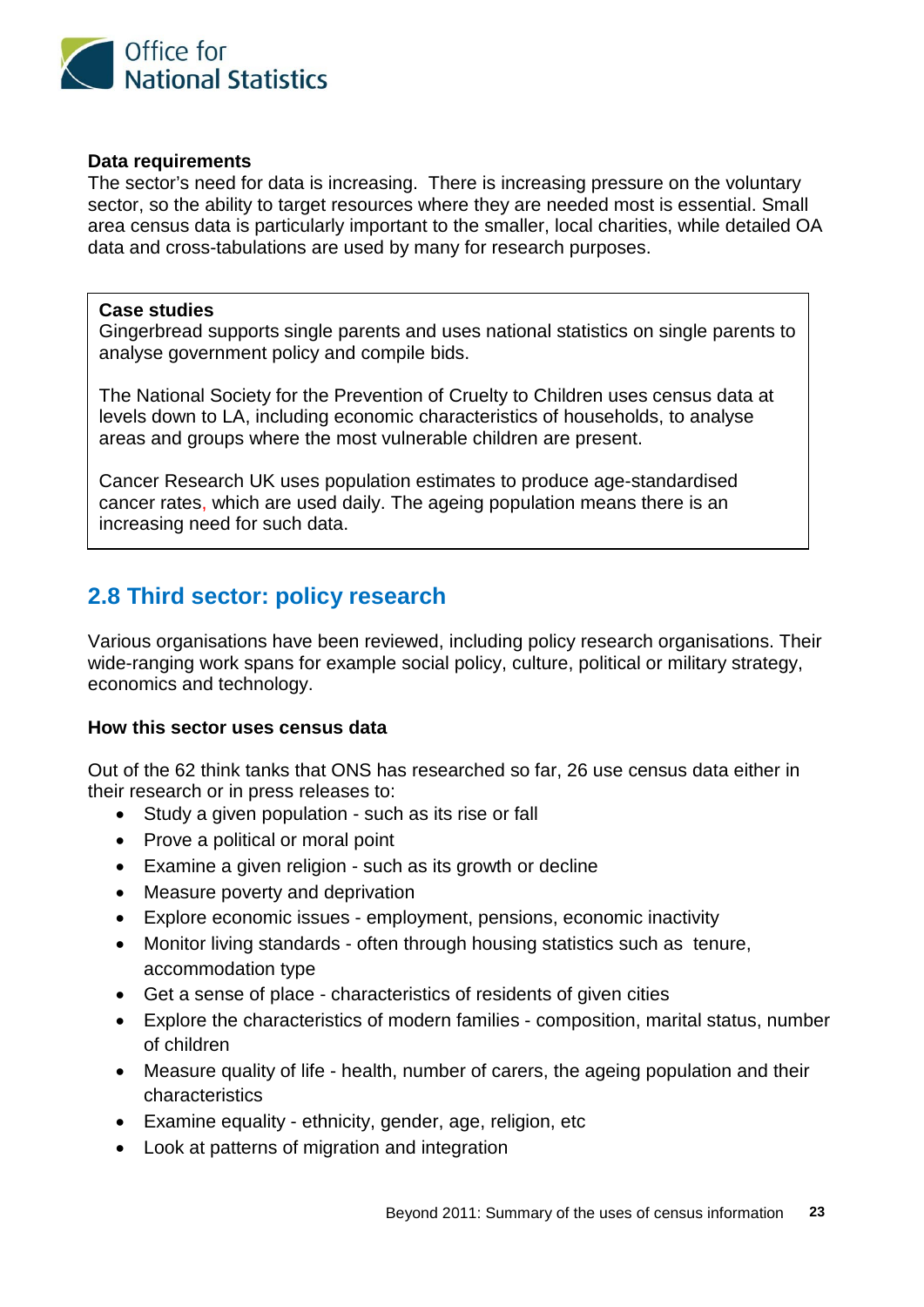

• Explore identity issues - such as national identity and language.

Nineteen of the policy research organisations researched so far use census data at national level, and four use it at lower levels of geography:

- The Centre for Social Justice researches economic activity at LSOA level
- The Centre for Economics of Education researches migration and age at output area level
- The Institute for Jewish Policy Research explores the characteristics of Jewish people living in Britain by cross-tabulating census questions by religion at 'neighbourhood level'
- Centre for Cities researches populations, households and non-UK residents at city level.

### **Data requirements**

Census data is essential for the research and policy work of many of these organisations. Data for small and very small areas (down to OAs) are critical for some of their research. The ability to track and maintain change is important for others. Individual organisations have different priorities.

# **2.9 European Union**

The European Union's statistical office, Eurostat, provides statistics at a European level. It sources mandatory aggregated data from the National Statistical Institutes of EU member states and distributes them publically.

### **Data requirements**

Most of the data required by Eurostat is at the 'NUTS2' geographic level (32 counties or groups of counties/unitary authorities) but some is required at the smaller Local Authority Ward level. The specific requirements for 2021 may not be known until after the Beyond 2011 recommendation in 2014, but are unlikely to be less than the 2011 requirements. These are shown in Table 1.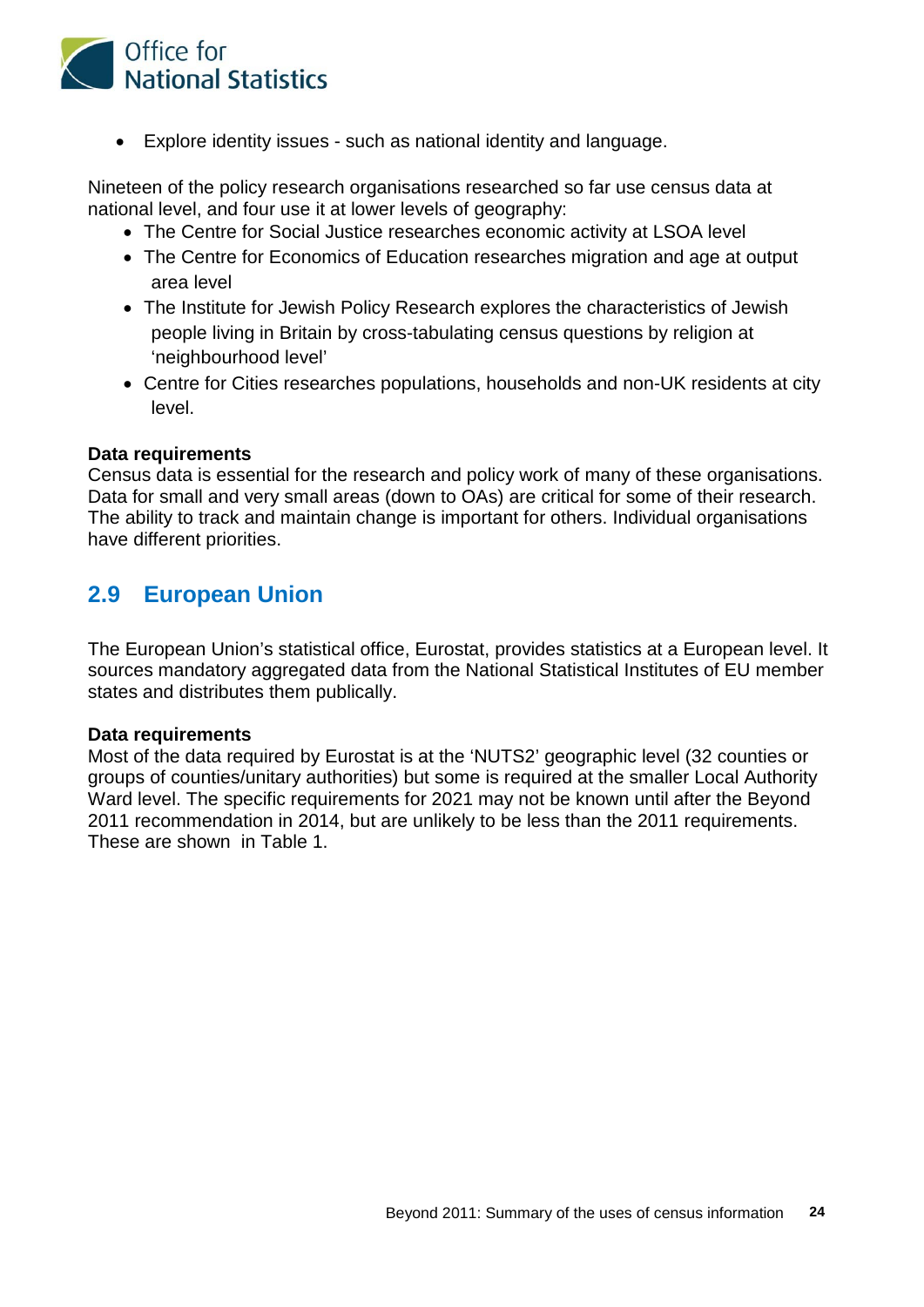

## **Table 1: Eurostat requirements – every 10 years**

| Lowest level: LAU 2 (LA Ward/MSOA)                                                                                                                                                                                                                                                                                                     | <b>Lowest level: NUTS 2</b><br>(counties, groups of counties or unitary<br>authorities*)                                                                                                                                                                                                                                                                   |
|----------------------------------------------------------------------------------------------------------------------------------------------------------------------------------------------------------------------------------------------------------------------------------------------------------------------------------------|------------------------------------------------------------------------------------------------------------------------------------------------------------------------------------------------------------------------------------------------------------------------------------------------------------------------------------------------------------|
| <b>Population</b><br>place of usual residence<br>sex<br>age<br>legal marital status<br>country/place of birth<br>country of citizenship<br>previous place of usual residence and<br>date of arrival in the current place; or<br>place of usual residence one year prior to<br>the census<br>relationships between household<br>members | <b>Population</b><br>location of place of work<br>$\bullet$<br>current activity status<br>٠<br>occupation<br>$\bullet$<br>industry (branch of economic activity)<br>٠<br>status in employment<br>educational attainment<br>$\bullet$<br>ever resided abroad and year of arrival in<br>the country (from 1980)<br>tenure status of households.<br>$\bullet$ |
| <b>Housing</b><br>type of living quarters<br>location of living quarters<br>occupancy status of conventional<br>dwellings<br>number of occupants<br>useful floor space and/or number of<br>$\bullet$<br>rooms of housing units<br>dwellings by type of building<br>dwellings by period of construction.                                | <b>Housing</b><br>type of ownership<br>water supply system<br>toilet facilities<br>$\bullet$<br>bathing facilities<br>$\bullet$<br>type of heating.<br>* 32 in England and Wales eg Inner London,<br>Outer London, Hampshire and the IoW                                                                                                                   |

# **2.10 Research and academic sector**

Academic and other researchers have a range of interests that require census statistics at all levels of geography. While some projects look at the national level, others focus on specific parts of the country or specific sub-groups of the population. Academic research projects are commissioned by the Economic and Social Research Council (ESRC) and organisations such as the Joseph Rowntree Foundation as well as government departments and other agencies. Other bodies, such as Age UK, carry out some of their own research as well as funding academics.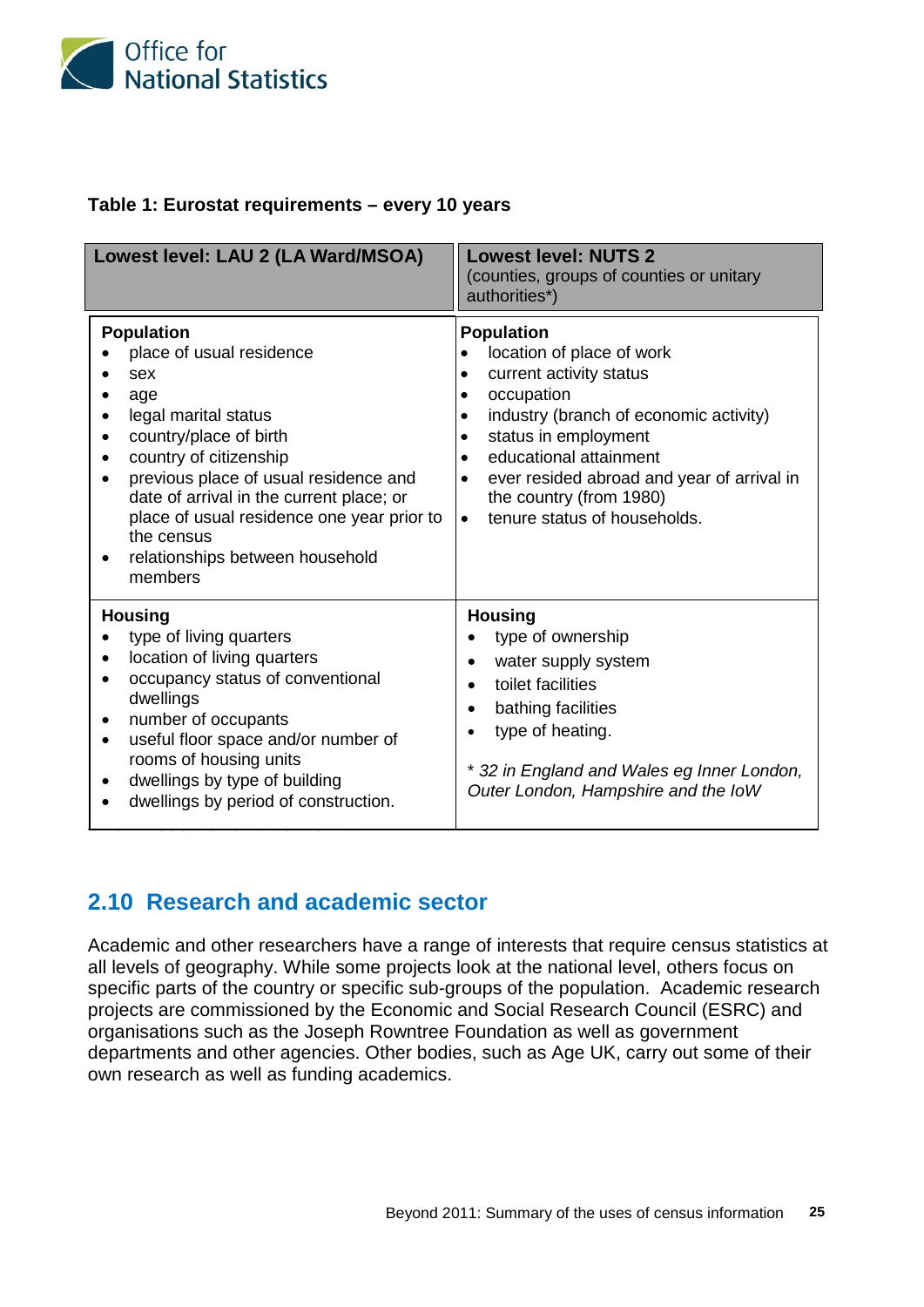

#### **How this sector uses census data**

Data on the demography, economic circumstances and housing of people in England and Wales are used to analyse the characteristics of localities at a range of spatial scales, to develop area profiles and to understand socio-economic differences.

Many researchers are concerned with studying small area change over time and spatial inequality in social conditions, worklessness, poverty and general deprivation. Topics of special interest include ageing, social mobility, epidemiology, health, fuel poverty, flood risk and life satisfaction. In particular, the availability of information on ethnicity and religion facilitates analyses of the geography of ethnic composition, the socio-economic condition of minority ethnic populations as well as a better understanding of the nature and extent of discrimination. The 'localism' agenda means that more work is being carried out at small area level to study the labour market, second residences and health and to develop neighbourhood planning.

Census interaction data on migration and commuting are especially important because they provide vital information on population transfers or flows between areas which in turn facilitate understanding the processes and impact of population redistribution. Information on mode of travel to work and other related questions is used extensively to understanding commuting flows and traffic congestion as well as for the construction of self-contained labour market areas. Journey to work data are used to delineate functional urban regions, city regions and travel to work areas (TTWA). While 'standard' TTWA analysis looks at the patterns of all workers it is becoming more usual to investigate particular sub-sets of the employed population (eg women, women with young children, part-time workers, ethnic minorities, specific occupations) in order to get a deeper understanding of the drivers of commuting and to help establish policies to combat worklessness, poverty and deprivation.

Census data are used to update the Indices of Deprivation by providing information for specific indicators as well as appropriate population and household denominators. These indices are the backdrop for a range of academic research covering work on suicide, cancer and child psychopathology. At the same time census variables support the development of area classifications and the Census Output Area Classification provides the basis for creating user-defined geographies for the study of particular types of housing in relation to the socio-economic status, migration and other characteristics of residents. Census data are used to estimate 'at risk' populations, providing denominators for calculating the incidence or prevalence of diseases or other disorders, to provide sampling frameworks for surveys, and support for weighting and age standardisation.

At present much social research is concentrated on the impact of the recession, austerity measures, welfare changes and budget cutting. Despite the diversity of overall requirements, central and local government priorities together with developments affecting health services, the general interest in poverty, deprivation and equalities mean that requirements for sub-local authority level data are likely to increase.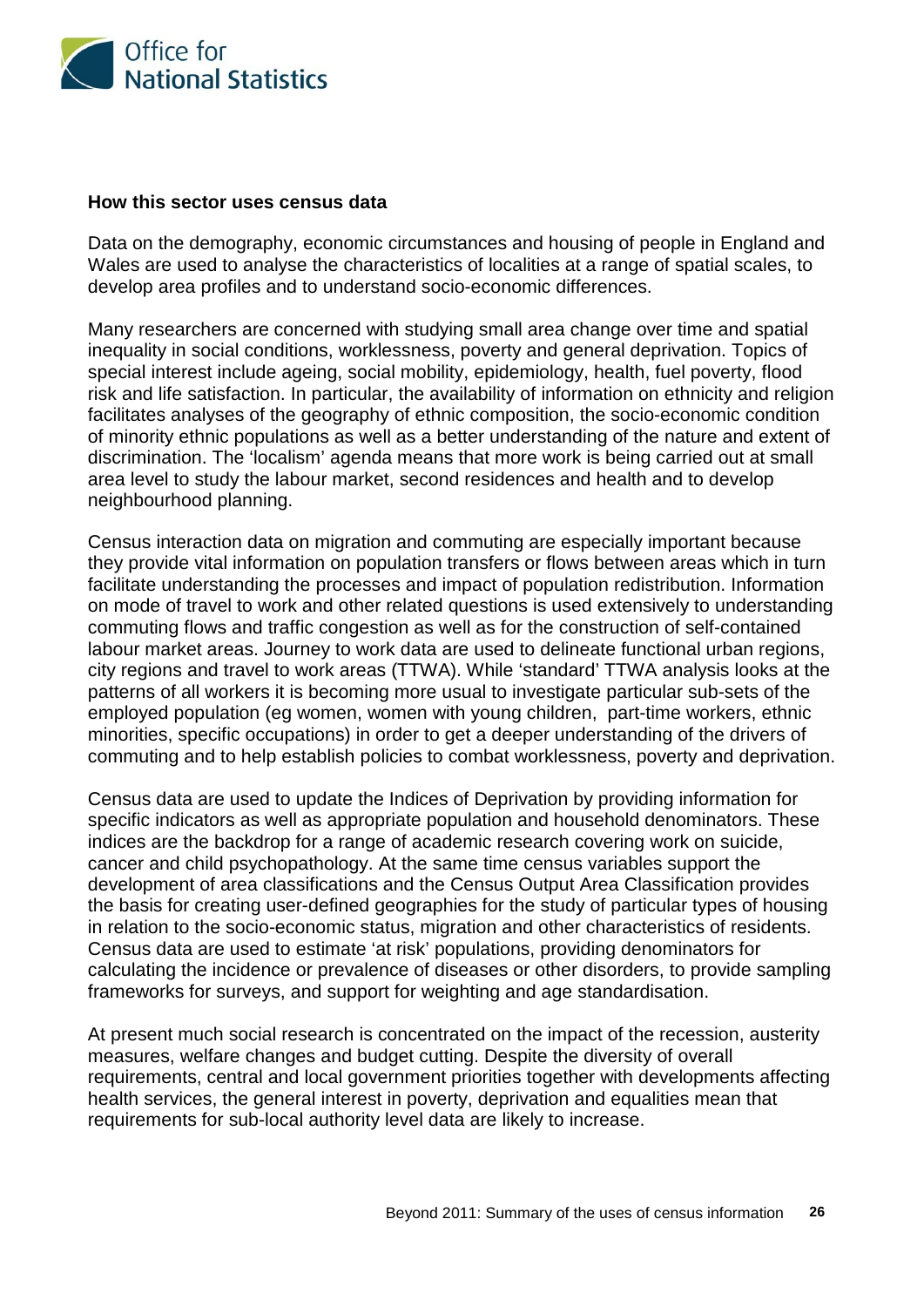

Census interaction data on migration and commuting depends on the availability of multivariate data (including details on access to cars/vans, age, gender, ethnicity, tenure, household type and occupation) at OA level. Research has begun for Eurostat exploring the possibility of a 'European standard method' for defining labour market areas.

#### **Data requirements**

The nature of research and academic work means that this sector has a large range of differing and complex views. Small area data and continuity with the past will be critical for some users, while for others the ability to identify change more quickly will be critical.

# **2.11 Utilities**

## **Water**

### **How this sector uses census data**

The building blocks of the water companies' annual demand forecasts are population, properties, per capita consumption of water, non-household demand, and leakage. The population, base year and forecasts are based on ONS census and updated population projections. While the population at company level is built up from the OA data, the forecast change of population is primarily driven by forecast property growth.

Water companies also use data at parish and ward level for various reasons. Primarily they are interested in properties and population to obtain occupancy rates, which assists in planning public water supplies and sewage treatment works. Data at these levels also helps them comply with regulatory obligations to the Drinking Water Inspectorate, Environment Agency and OFWAT.

## **Energy**

### **How this sector uses census data**

Energy companies use census data linked to data from Experian and Call Credit in marketing propensity models. These models aim to operate at household level and integrate census OA level data, using wider area summaries only when variables are not available at OA level. Key variables change from model to model. Examples are: unemployment, daytime population, household per sq km, age/gender, ethnic mix, property age and type, tenure, average number of rooms per household and average household size. Mosaic, incorporating census variables, is widely used for segmentation and modelling.

### **Data requirements**

Geographic detail is key to the modelling done by energy companies, which primarily use OA level data. Energy companies seem to prefer a somewhat reduced set of data more frequently but still at OA level, rather than data available only at a higher geography.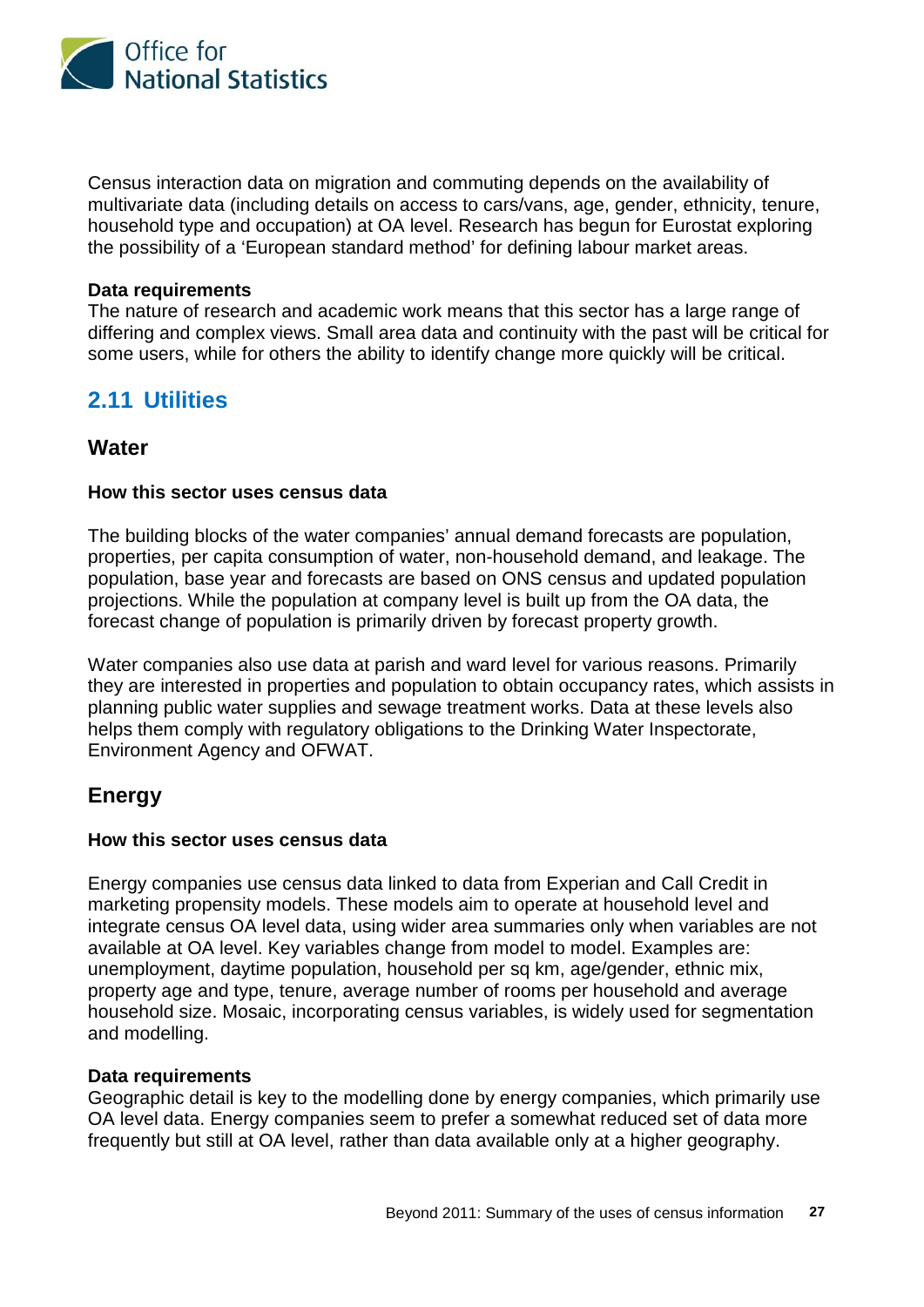

# **2.12 Housing sector**

Housing sector users span central and local government, housing associations, academia, developers and builders, planning consultants and private landlords. The sector is a main user of statistics that link statistics about the characteristics of household residents in an area (age/gender/relationships) with those of the household spaces and dwellings in which they reside (type/tenure/rooms/bedrooms/central heating).

### **How this sector uses census data**

The availability of consistent and comparable statistics on population, households and dwellings is essential for a range of purposes including investment decisions, the preparation of Strategic Housing Market Assessment and Local Plans. For example, information on the number of households, their size and composition together with details of those living in communal establishments provide the basis for deciding how much land needs to be allocated for housing and what planning applications should be approved.

Housing planning is often linked with employment analysis for incorporating the travel-towork aspects of new development. This is particularly true of neighbourhood planning where local infrastructure becomes an important consideration. Facilities need to be provided in a non-discriminatory way, therefore local data about ethnicity, religion and disability needs to be available.

Users also need to know about the housing stock, including details such as the number of dwellings by type, size, quality, energy efficiency and accessibility. In addition users need to know the relationship between households and dwellings.

Census data provide the basis for the derivation of specific 'value added' products such as the Indices of Deprivation and the Output Area Classification, which are widely used to understand the nature of specific localities, support wider research, and for analysis.

#### **Data requirements**

Some users need only high level national statistics to understand national trends in household size and type, dwelling occupancy, sharing or vacancy rates.

However the majority need low level data which can be aggregated to meet their specific requirements (eg to support the development process as investors, builders, planners, resource bidders, objectors etc). Their need is for low geographical level statistics that can be aggregated to produce the statistics relevant to the development scheme or plan in question. The size of the area of interest varies from very small (a ward, LSOA or rural parish) to large (a part of Birmingham) but will almost always be smaller than LA level.

Users in this sector tell us that trusted base statistics are fundamental to the planning system, impacting the housing market in some locations, including property values,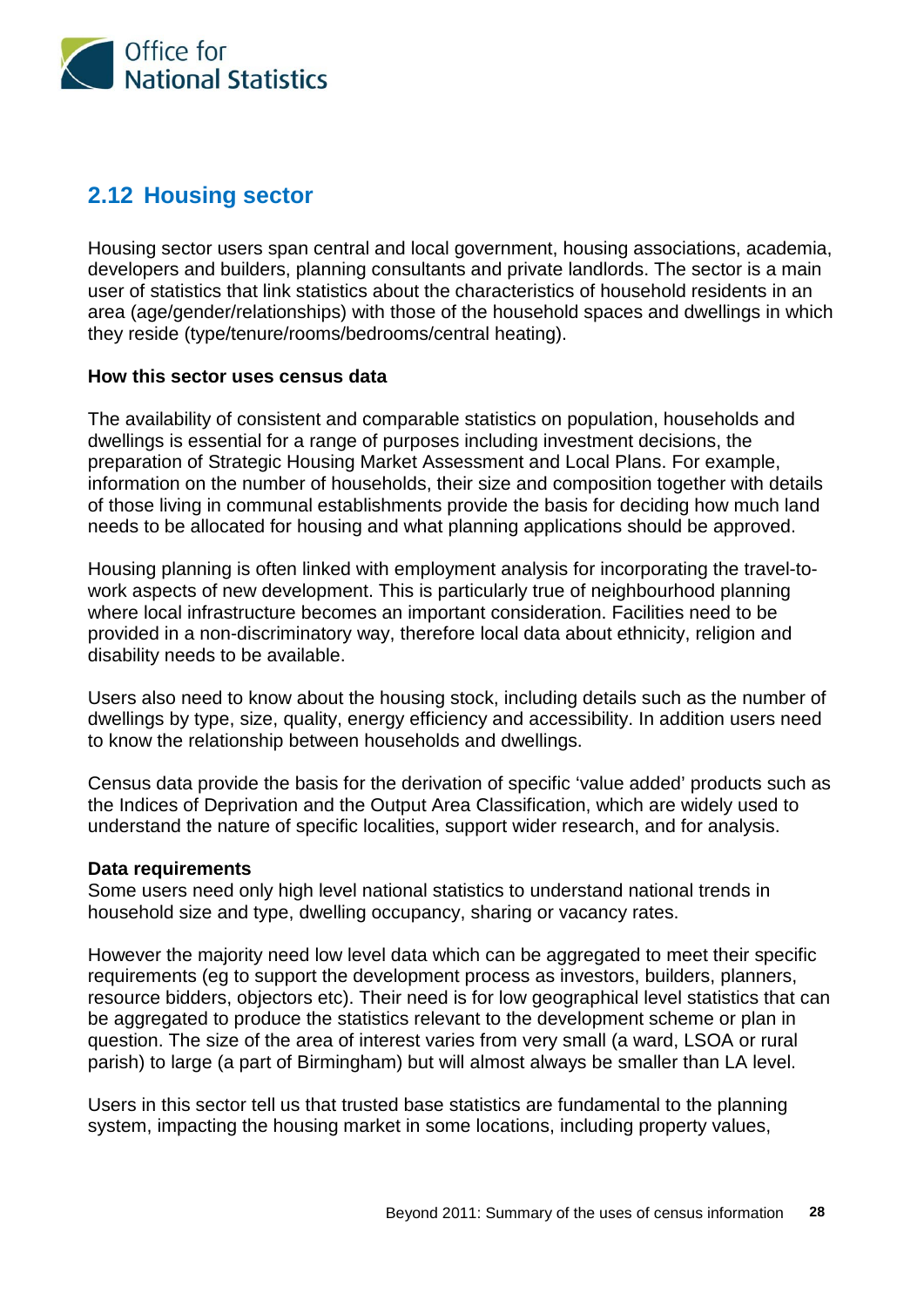

vacancy rates and the risk of negative equity. Some users also state that there is a wider impact on the economy at sub-regional level, including investment and economic growth.

# **2.13 ONS's use of census statistics**

The Office for National Statistics uses census data for many of its other outputs:

- **Population estimates and projections** Census population estimates at LA level are used to produce the mid-year estimates and population projections.
- **Social surveys** ONS surveys include: the Crime Survey, the Integrated Household Survey, the Annual Population Survey and the Labour Force Survey. These use local authority level population estimates and projections to adjust surveys for non-response. They also use the census estimates of communal establishment populations because only residents of private households are included in the surveys. The results from the surveys are widely used in ONS analyses of changes in society.
- **Other outputs** Many of the outputs produced across ONS indirectly draw on population estimates and projections through their use of social survey data. However, some outputs also use population estimates directly, at a range of geographies from OA to national level. For example: population estimates from OA level to national level are used to calculate rates for many other outputs such as mortality, divorce and unemployment rates.

A large proportion of the outputs produced by ONS make direct use of sociodemographic outputs from the census at a range of geographies in more complex ways, for example to produce Small Area Income Estimates and Households in Poverty estimates (both use MSOA level data). Measures of well-being draw on LA level socio-demographic census outputs.

# **2.14 The Longitudinal Study**

The ONS Longitudinal Study (LS) contains linked census and life events data (such as births, deaths and cancer registrations) on a 1% sample of the population of England and Wales, drawn from censuses since 1971.

## **How LS data is used**

The LS is a valuable resource for academic research and public policy formulation. The data enables more accurate and sophisticated analyses of occupational mortality and birth spacing patterns. Its value increases as additional censuses are added, enabling life course and inter-generation analyses.

LS data have contributed to research in health and mortality, life expectancy and pensions, adult social care, marriage and cohabitation and social mobility between generations. The LS is also the source for National Statistics on life expectancy by social class, which is important to the DWP for forecasting state pensions and making policy changes.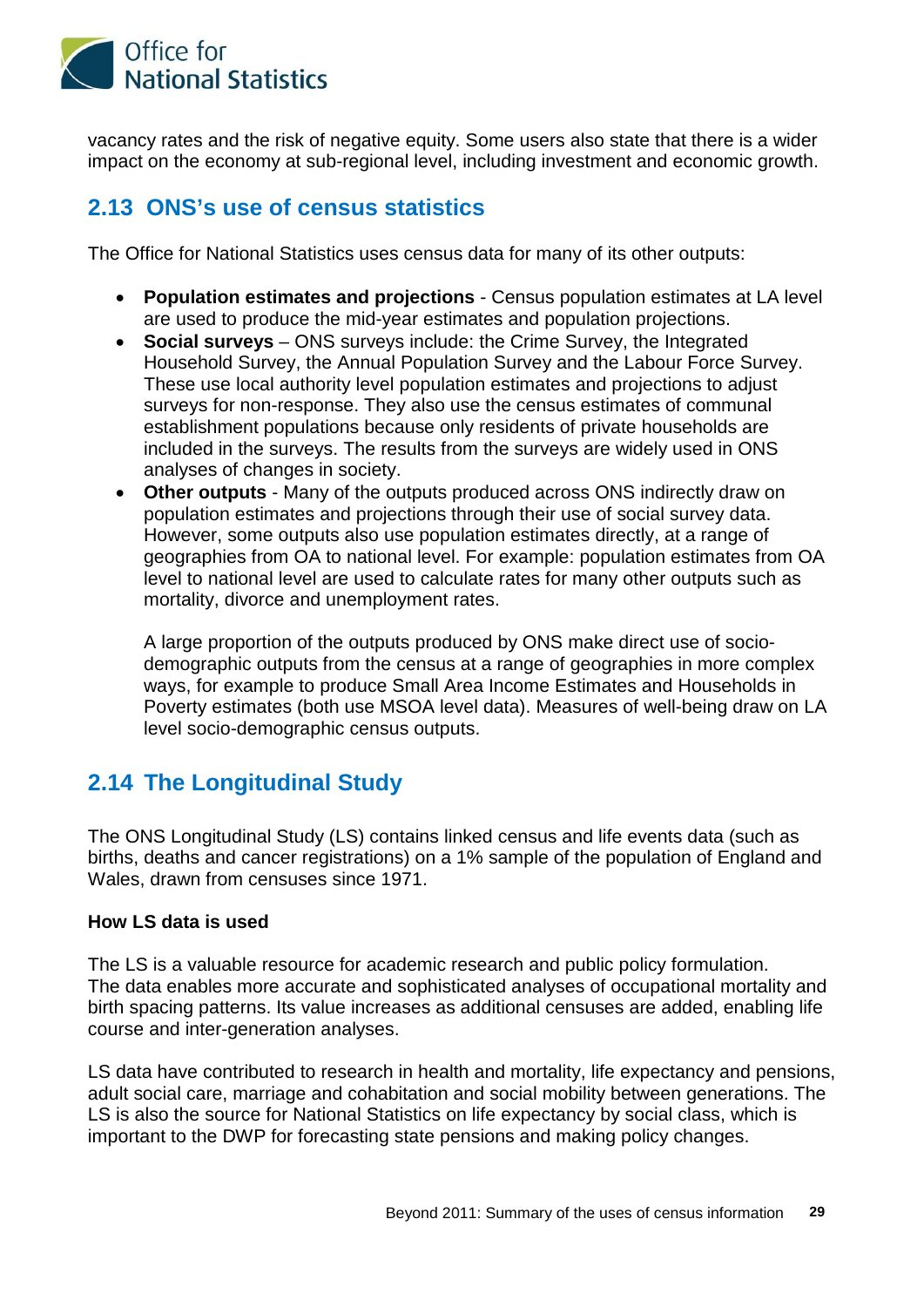

Research topics that use the LS include; births, cancer, carers, children, environment, ethnicity, fertility, health, housing, infant mortality, migration, mortality, older people, and unemployment.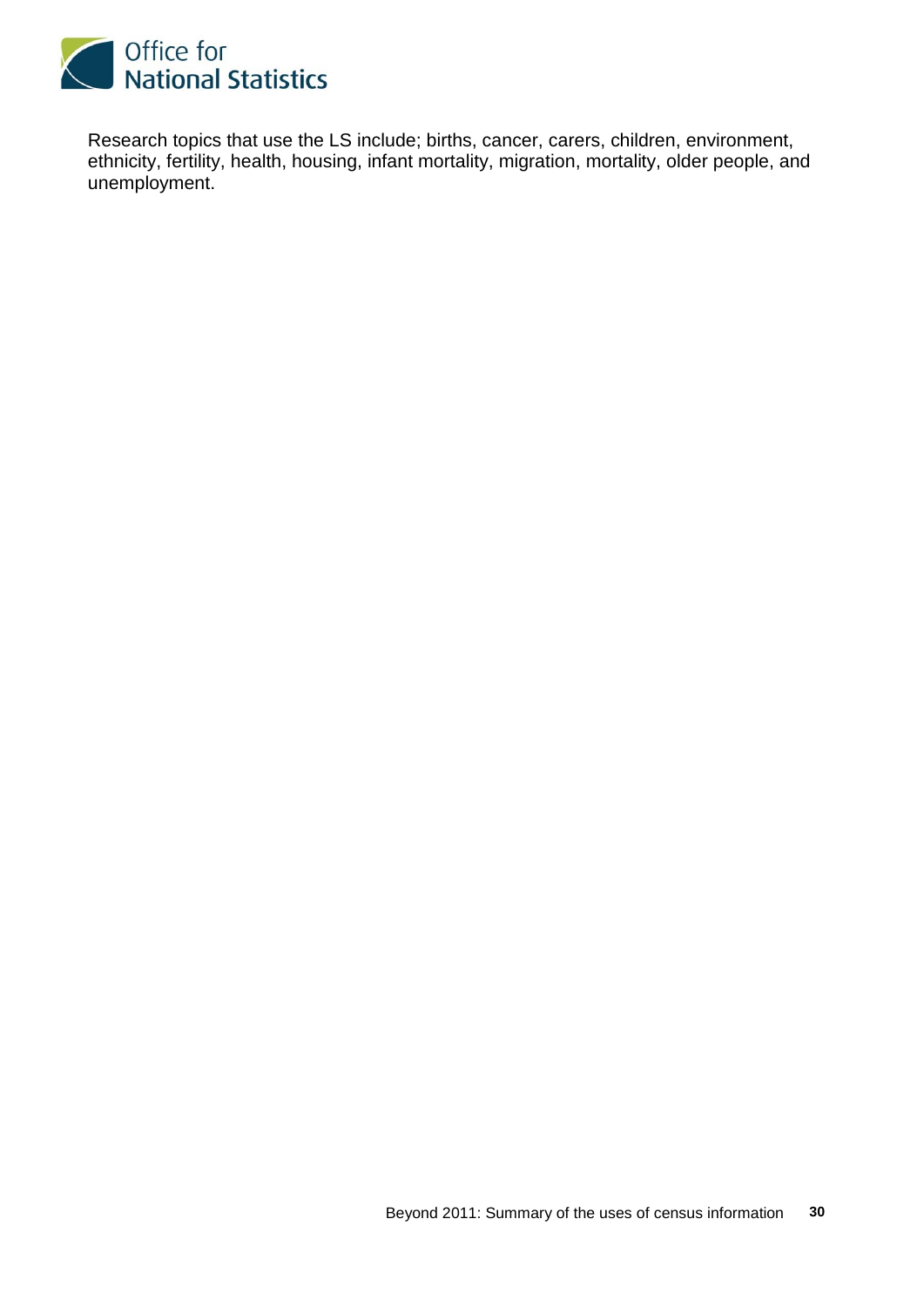

# **3 Next steps**

This information is work in progress and will evolve as consultation progresses. The Beyond 2011 team welcomes comments and contributions from users across all sectors.

Email us at **Beyond2011@ons.gov.uk** 

This paper is part of a package of consultation papers. For more information, go to the [Beyond 2011 pages of the ONS website](http://www.ons.gov.uk/ons/about-ons/who-ons-are/programmes-and-projects/beyond-2011/index.html) -

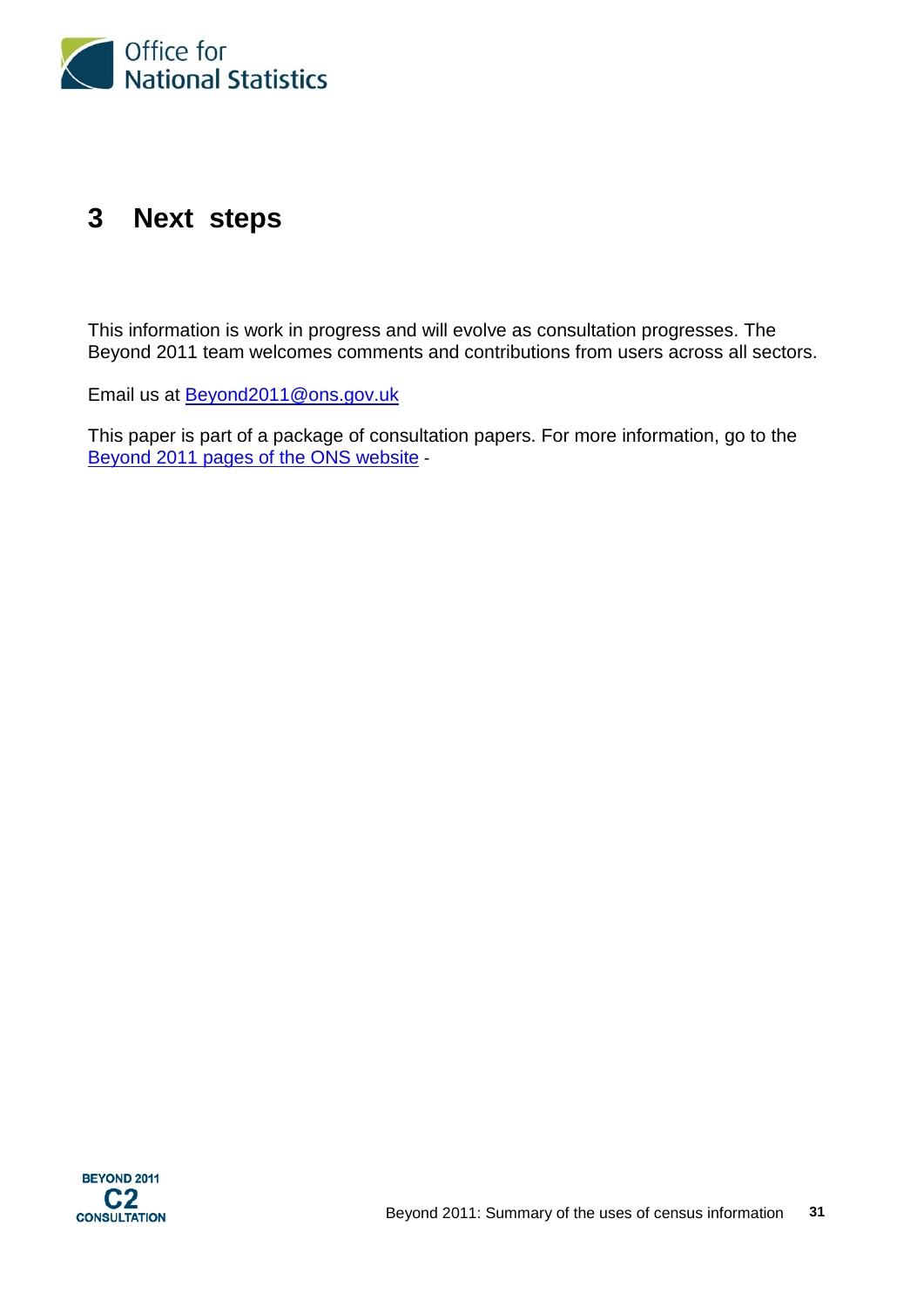

# **Appendix A: Glossary**

| <b>Abbreviation</b>                                    | <b>Meaning</b>                                                                                                                                                                                                                                                                                                                                                                                  |
|--------------------------------------------------------|-------------------------------------------------------------------------------------------------------------------------------------------------------------------------------------------------------------------------------------------------------------------------------------------------------------------------------------------------------------------------------------------------|
| <b>Output area (OA)</b>                                | Total population between 100 and 625 people,<br>average 300<br>OAs are used across the UK as the base unit of<br>census output. They were introduced in Scotland in<br>1991 and the rest of the UK in 2001. There are<br>181,408 output areas in England and Wales (171,372<br>in England, 10,036 in Wales).                                                                                    |
| <b>Lower Layer Super</b><br><b>Output area (LSOA)</b>  | Total population between 1,000 and 3,000 people,<br>average 1,600 people<br>Lower layer super output areas (LSOAs) are built from<br>groups of output areas, typically four to six, and<br>contain around 625 households or 1,600 people on<br>average, with a minimum population of 1,000. There<br>are 34,753 LSOAs in England and Wales (32,844 in<br>England, 1,909 in Wales).              |
| <b>Middle Layer Super</b><br><b>Output area (MSOA)</b> | Total population between 5,000 and 15,000 people,<br>average 7,800 people<br>Middle layer super output areas (MSOAs) are built<br>from groups of LSOAs and have an average population<br>of 7,200, and a minimum population of 5,000. They fit<br>into local authority boundaries. There are 7,201<br>MSOAs in England and Wales (6,791 in England, 410<br>in Wales).                           |
| Local authority (LA)                                   | 'Local authority' can refer to any local government<br>area in the UK. For census purposes it refers only to<br>the lower tier of local government. This includes non-<br>metropolitan districts, metropolitan districts, unitary<br>authorities and London boroughs in England; unitary<br>authorities in Wales; council areas in Scotland; and<br>district council areas in Northern Ireland. |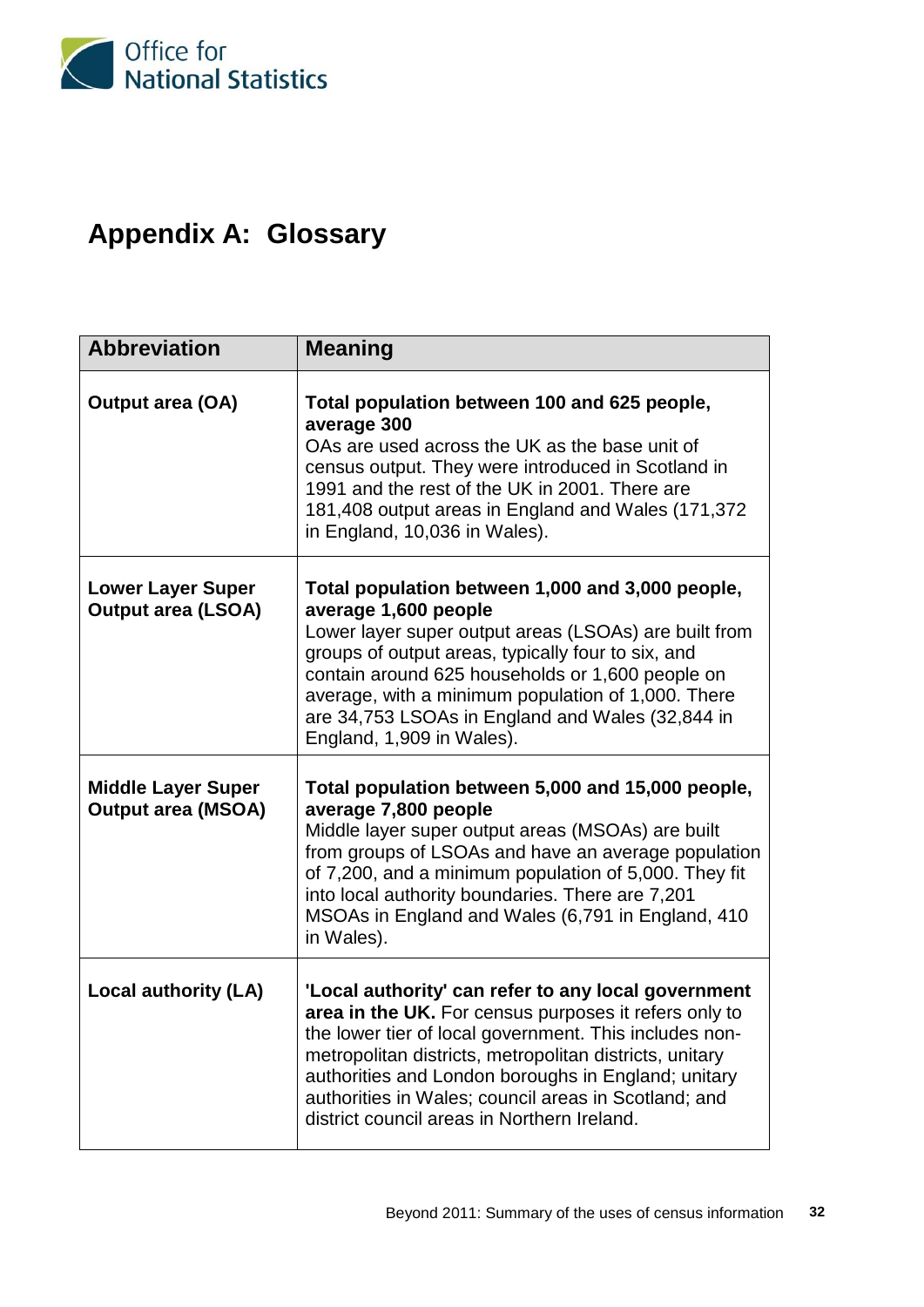

# **Appendix B: Stakeholder engagement: who we have consulted so far**

# **Consultation**

The first Beyond 2011 public consultation, October 2011 to January 2012, focused on the current and future requirements for population and socio-demographic statistics on different topics; and the balance between accuracy, geography and frequency of statistical output.

A total of 266 organisations and individuals from all sectors responded to the consultation and 207 people attended associated workshops. The highest response to the written consultation was from local authorities (44 per cent) and genealogists (17 per cent). This built on the information obtained from the consultations conducted ahead of the 2011 Census.

## **Presentations and events**

The Beyond 2011 programme has provided presentations and updates to dozens of external events and welcome opportunities to contribute to any relevant event or group. Events attended recently include:

- British Society for Population Studies (BSPS ) conference, September 2012, 2013
- Government Statistical Service (GSS) Methodology Symposium, June 2012, 2013
- Advisory Panel on Public Sector Information (APPSI), June 2013
- RSS conference, September 2011, 2012, 2013
- The Social Research Association, June 2013.

In addition, the Beyond 2011 team has run a total of eight public events around England and Wales. A further six are planned to support the consultation for autumn 2013.

## **Contacts**

We maintain a contact list of more than 1,000 people and organisations who have asked to be kept in touch with the work of the Beyond 2011 programme. We use this growing list to promote events and provide regular updates.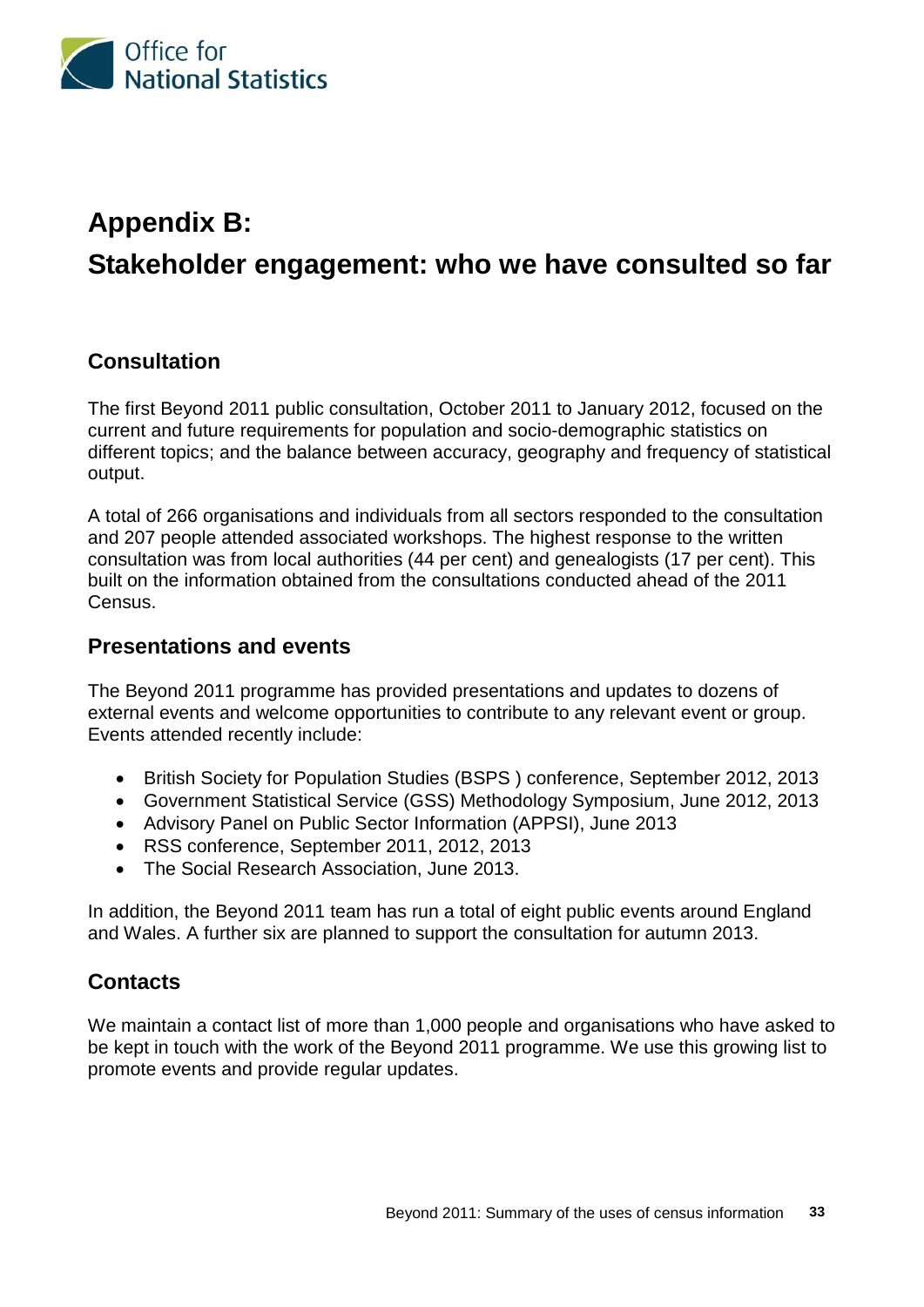

# **Advisory groups**

We have established several advisory groups covering genealogy, equality, and privacy for specialist users and interest groups, whose views we can canvas quickly and efficiently.

# **Economic and Social Research Council**

We have been holding seminars with ESRC experts – six since December 2011. Led by Professor David Martin, these bring together methodological researchers in the academic community and government statistical agencies to provide expert input and advice.

# **Central government**

We keep in touch with central government departments through regular meetings of the Beyond 2011 Interdepartmental Strategy Group (IDSG). This advises on crossgovernment requirements and issues, and has members are from the following departments:

- Department for Communities and Local Government
- Ministry of Justice
- Department for Business, Innovations and Skills
- Department for Environment, Food and Rural Affairs
- Department for Education
- Department for Work and Pensions
- Department for Transport
- Information Centre for Health and Social Care
- HM Revenue and Customs
- Department of Health
- HM Treasury
- Bank of England
- Home Office and Welsh Government

## **Local authorities**

A large group of our users are local authorities (LAs - 348 in England and Wales or 375 including counties). In July 2012 we consulted LA experts to discuss how best to engage this complex and varied group of users. Following their advice, we developed a set of user requirement statements covering five core functions:

- Children's Services/Education
- Health & Social Care
- Housing
- Planning
- Transport.